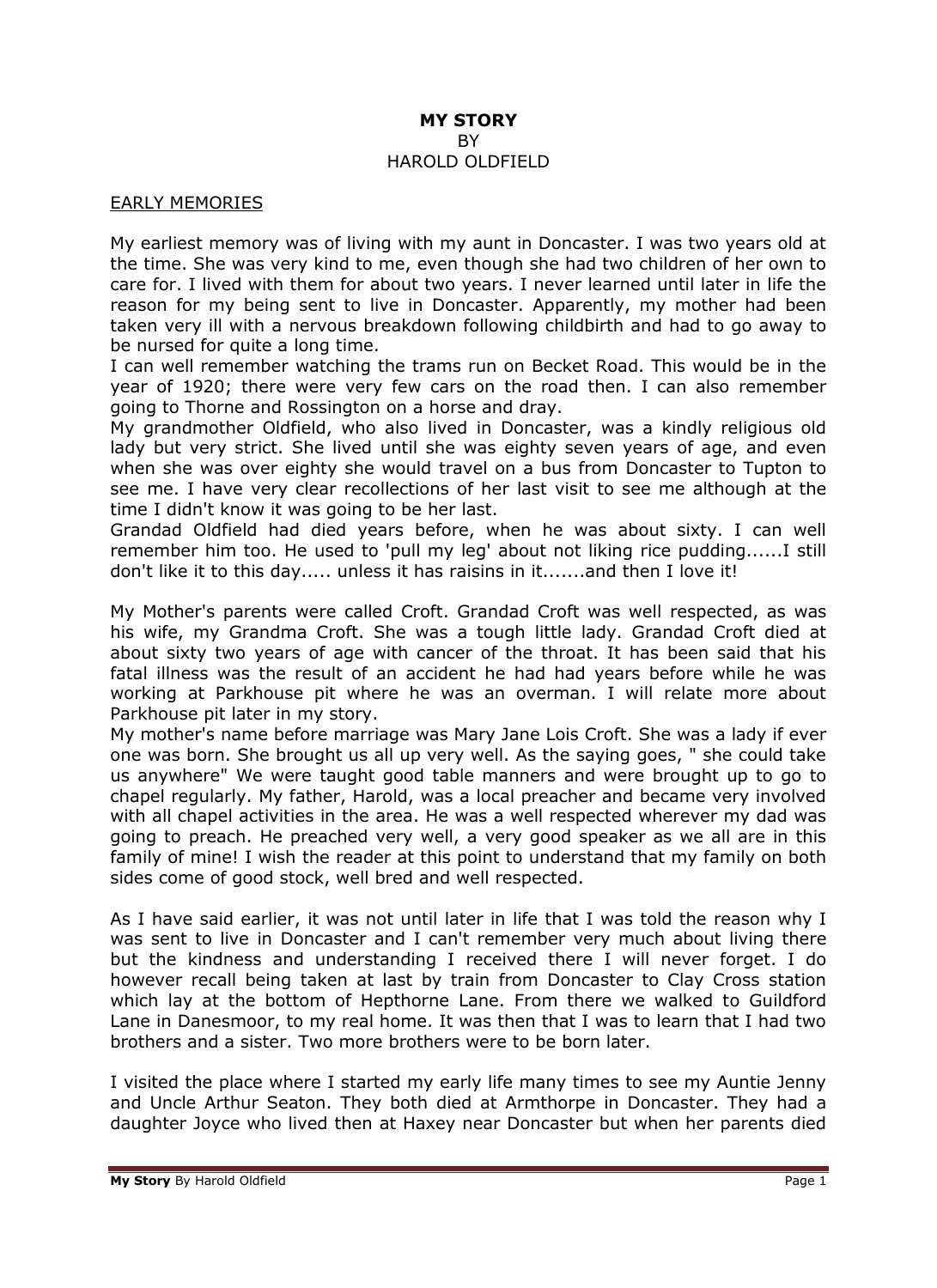she moved to Devon. She recently wrote to say that her husband had been found dead in the garden. What a shock that must have been for her.

Auntie Jenny was my Father's sister. My father died in Doncaster Infirmary in 1962 at the age of 76. From the time he was 40 to his retirement he had been a foreman with the Gas Board both in this district and in Doncaster. Later, he worked parttime only on new houses they were building at Cantley, Doncaster.

### BOYHOOD DAYS

It was my mother who took me to start school. I vividly remember that first day. It was in January 1921. There was a general strike during that year and times were very hard for everyone. There was very little money, if any, and not a lot of food either. Thousands of people were in debt for years after this because of buying food during the strike 'on tick'. Everyone was in the same boat. Five years later there was another strike! I was ten years old at the time and remember it very well. It was during 1926 and became the worst strike on record lasting for six months.

I can remember going to queue for a jug of soup and sometimes we went to the butchers to buy 'penny ducks'. These days these 'ducks' are called faggots. We only had 'ducks' when my mother had any money. They were lovely served up in a rich gravy.....a real treat! I hope that you, the reader, never know what real hunger is because believe me you would eat grass. I thank God that my mother was such a good manager. She would bake her own bread, mixing it in a huge earthenware bowl called a 'panchion'. She made three stones of bread a week and there were twelve loaves to a stone. It goes without saying that we used to eat a lot of bread in those days! Her washing and ironing were perfect, the ironing being done with a flat iron which was heated at the front of the fire and had to be cleaned with a bar of soap each time to remove the soot. Can you imagine the patience that woman must have had. Nevertheless, in spite of all the hard work and lack of money she was always clean and neat and tidy in time for tea and ensured that we, her children, were too. Remember that she had five boys and a girl to bring up.

At about this time my pals and I formed a little band and we used to march around Danesmoor collecting pennies to give to the strike kitchen at the church where we were given banana sandwiches.

At the age of eleven I was moved from Danesmoor school to Parkhouse school in Lower Pilsley. My sister Doris and eldest brother Leslie had just left that school. Leslie went to work as a boilersmith at Clay Cross Works.

I was learning to play the violin at this time and was taught by my father. We used to have some lovely singsongs at home at the weekends, with Les playing the organ and Dad and I playing the violins. I later played at social evenings in Danesmoor and with Les at Sunday School Anniversaries and local chapels. Les was by this time married to Marion and lived at Morton.

My sister Doris went to live in Kidderminster when she left school where some relatives owned an hotel. Later she went to work for the Dickensons who lived at Stretton. Mr. Dickenson was H.M. Inspector of Mines. It was while Doris was at the Dickensons that she married Alfred Allen. I was best man at their wedding and slept with Alf on the eve of the wedding at their first home at Handley. I often used to visit them there and we had many good times. They later moved to a bungalow at Stretton opposite the end of Darkie Lane.My mother used to visit them there as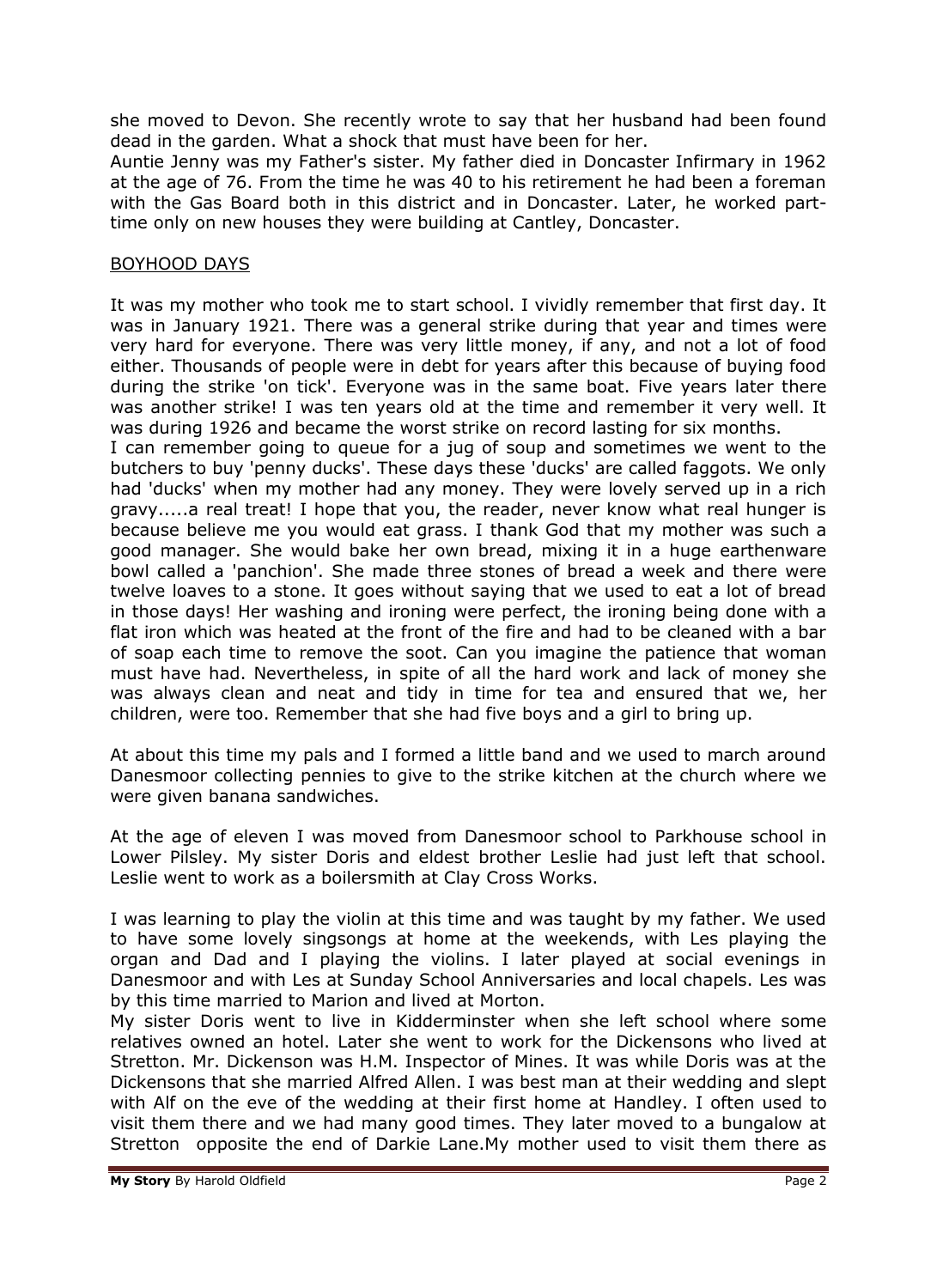well after walking all the way there and back from Danesmoor. I got on very well with Alf. He was a quiet thoughtful man of never a hasty decision. Later on they moved to a house in Hill Street, Clay Cross.

## MANHOOD.

Because of my musical tuition, I was able to play in a dance band. The brother of a friend of mine was band master so I also learned to play the tenor horn and cornet. I was then able to teach my brother Geoff to play the trumpet. He became quite an accomplished player and was introduced into our dance band. We were both at that time working at Pilsley pit but we had some happy hours playing at local dances. Our uniforms were white jackets with red collars and cuffs worn with black trousers. My mother used to wash our uniforms every week to keep us smart. There were only four of us in the band to begin with but finally there were eight of us, all local lads.

It was during these very happy times that my mother died with cancer of the lung. It was a great shock to us all. I was twenty three at the time she died on March 19th. 1939. It was a Sunday evening and my brother Geoff and I who were living with my sister had just gone to bed. I remember Alf calling upstairs to tell us the sad news. My mother was only 48 years old..... too young to die. I have never got over it even to this day.

Geoff and I continued to live with Doris and Alf..... I never did go back to live at Guilford Lane.

A few months before my mother died, Doris gave birth to a son called Jeffrey. My mother saw Jeffrey for only a very short time.......her very first grandchild.

Although I often helped Doris with Jeffrey when he was a baby I never became involved with her second child Jennifer who was born six years later, by which time I had moved on. but I have seen Jennifer grow up to become an attractive and intelligent young lady.

I lived with Doris and Alf from March 1939 to January 22nd 1940..... my wedding day. I was married in a snow storm and was taken in a Rolls Royce to Chesterfield Registry Office which was then adjacent to Scarsdale Hospital.

### MY CAREER

I left school after attending Parkhouse School for three years, to which incidentally I had to walk twice a day in all weathers. I was then fourteen years old and I started work at Parkhouse Pit in the pit bottom. The date was April 14th 1930.

My mother couldn't afford to buy me any long trousers to start work in so I spent my first day down the pit in my dad's pit trousers turned up two feet in the leg. I learned later that my mother cried when she saw me going down the pit on that first day. I must have looked a sorry sight in my dad's turned up trousers. I was only small and very frail. I did get a new pair of trousers in time for my next shift and very proud of myself was I in them. They were moleskin trousers of the type worn by miners in those days.

I found work down the pit very strange for quite some time. I was once shown round some workings by a deputy, a Mr Tightwalker. The workings I was shown were under Danesmoor Church and my dad was at the time working at the coal face. He was lying on his side hewing with a pick under the shale coal seam which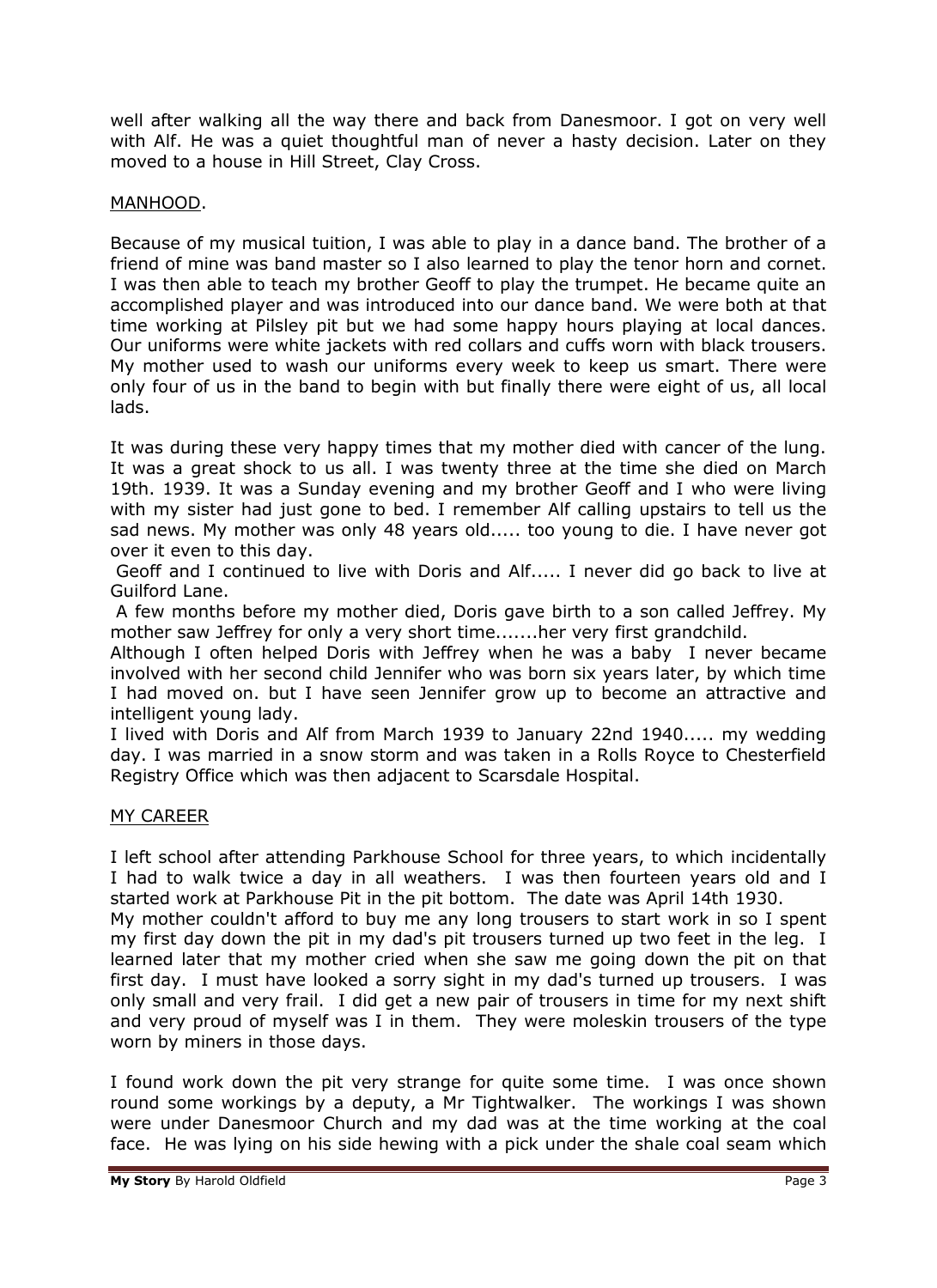was held up by wooden props only ten inches long. Ten inches! I can see him now. He was so surprised to see me. His white teeth shone out of his sweaty black face. I remember him pointing out to me a fossil of a fully grown tree in the roof. I was astounded! The fossil will be there even now.

Not long after that occasion I was told to fetch a pit pony out of the underground stables and go pony driving. This meant pulling tubs of coal from the workings into the pit bottom. I found this very hard and dangerous for a small lad of fourteen. I was never very strong but I got stronger as time moved on. There I was working at fourteen years of age and now as Iwrite in 1982 even a boy of twenty cannot find work. Later on I moved to pony driving at Holmwood Pit alongside my pal George Bradshaw, who incidentally I have never seen since my wedding day forty years ago. The mine workings at Holmwood were underneath Hardwick Hall grounds and the village of Tibshelf. It was a very warm pit to work in and although each of us took a three pint bottle of water down with us to drink, it was never enough. The water for the ponies came in barrels on wheels out into the mine workings and when we had no water left we would drink the ponies water out of the barrels. Don't forget though that a horse will not drink dirty water. " You can lead a horse to water but you can't make it drink"........an old saying but a true one.

Sometimes you were ordered to leave your pony in the mine workings and this meant that you had to take a bag of food for him. There were 280 ponies in that pit and it was a three mile walk into the workings from the pit bottom. When you came up the pit you had to walk or cycle home in all weathers still in your pit clothes. In those days there was no such thing as pit head baths. Sometimes I have gone down the pit soaked to the skin and worked the whole shift and gone home again still in the same wet clothes.

I remember causing the death of a pit pony I was driving. It was pulling four tubs of coal up a steep gradient and when it got to the top it had to go down an equally steep gradient. When the pony reached the top it would not stop for me to put the brakes on the wheels so the tubs gathered speed on the descent and crushed the pony. The pits were privately owned then and the owners were very strict about such a loss. It worried me a lot at the time but I came out of it with only a stern warning and a lecture. There were no unions in those days to defend you. All in all I had some very rough times at Holmwood so I decided to leave and I got a job at Pilsley pit instead. This was in 1937 and I had some very happy times there with my brother Geoff.

These were our dance band days and we played often until 2 o'clock in the morning. This was to be our downfall and the end of my days at Pilsley pit. We were dismissed by a Mr. Tagg, the undermanager, for failing to turn up at work on too many occasions. His face was a picture of misery and I could see how much he was enjoying our humiliation. I was sorry to leave under such circumstances but that is fate. Fate I believe plays a big part in shaping our lives whether we like it or not.

After Geoff and I left Pilsley pit we both got jobs at Clay Cross Works, thankfully away from the dreaded pits. I worked on the spar and tarmac plant. These were happy and easy days for me after working in the pits. The spar and limestone were transported by rail from Ashover and Milltown on a railway called the Ashover Light Railway which was owned by Clay Cross Company. The last station on the line was at Ashover Butts and on the hill above the Butts was The Rainbow Cafe. This was a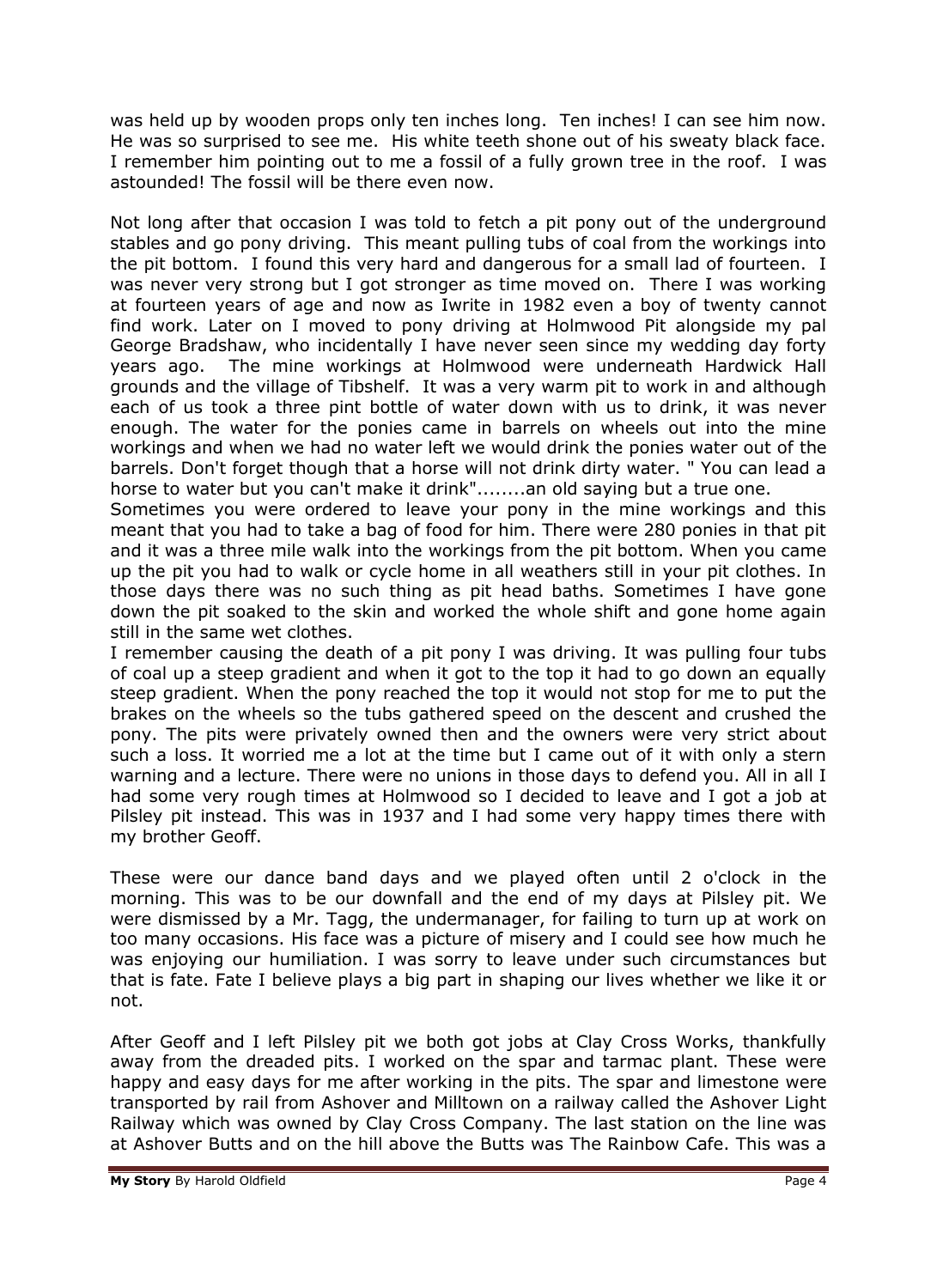circular building with a conical roof and at weekends and holiday times people would flock there travelling on the little railway. The Rainbow Cafe has since been moved and now stands close to Clay Cross Works on Brassington Street. The Ashover Light Railway, which ran on the 'Peggy Lines' so named after Peggy the daughter of General Jackson, alas is no more. It was a sorry day when that little railway closed down. General Jackson was head of Clay Cross Works and lived at Clay Cross Hall. It is now used as a home for the elderly but in those days it was an elegant family home with servants and all the trappings of wealth. General Jackson owned all the pits in the area.....South Wingfield, Morton, Parkhouse, Avenue which later became the Carbonisation Plant, Hepthorne Lane and Number 2 pit which was situated at Clay Cross Works. It was George Stevenson who first discovered coal at Clay Cross whilst he was making the railway tunnel between Clay Cross Works and Stretton. I was to go down Number 2 pit many times in my life but those experiences were to come later.

I can remember being at work one Sunday morning when war was declared. World War 2 that is. Fate had stepped in again to end my happy days. I was 24 at the time and had just met Jessie who was later to become my wife. We met at a dance in the church room at St.Lawrence Church at the top of Wingfield Hill. I was living with Doris and Alf at the time of my subsequent marriage. I shall never forget all those happy days with them nor Doris's understanding. We always got on well together and still do. No one loves a laugh more than our Doris. I have told her many jokes and still do.

At this time Geoff and I were playing in our eight piece band at dances at Clay Cross and Alfreton Drill Halls. We continued to play for a while after the war started but some of the lads were called up, including me. I signed for the Air-Force but was told that my mining experience was too valuable to waste. Coal at any price was the call..... so back into the pit I had to go with no option.

At the time that war was declared, I had just got married, so I found a job at Grassmoor pit where I worked for the duration of the war and afterwards too. I decided to study to become a colliery deputy shot firer and qualified in 1940 at Nottingham University. When I went to take my exam my Dad was waiting to be the first to hear the good news that I had qualified. He was very proud because he too had been a colliery deputy. I continued to study mining at Chesterfield Technical College for quite a few years at evening classes.

### WAR DAYS

During the war Jessie and I were living in New Tupton on Nethermoor Road, just above the Co-op.

One night during the war, about 1942, German bombers dropped four bombs on New Tupton. Thirteen people were killed. One of the bombs fell only 50 yards from our house. I can remember the loud thump which woke us both with a start. I jumped out of bed, dressed in a hurry, picked up our baby daughter Glennis and ran with my wife till we came to the fish shop opposite the Co-op. The four houses which had been next to the fish shop were just one big heap of rubble in the middle of the road. I climbed over the rubble with Glennis in my arms. There was panic everywhere.........gas was escaping, water mains were burst and red brick dust was everywhere. My youngest brother Cyril ran all the way from Danesmoor to see if I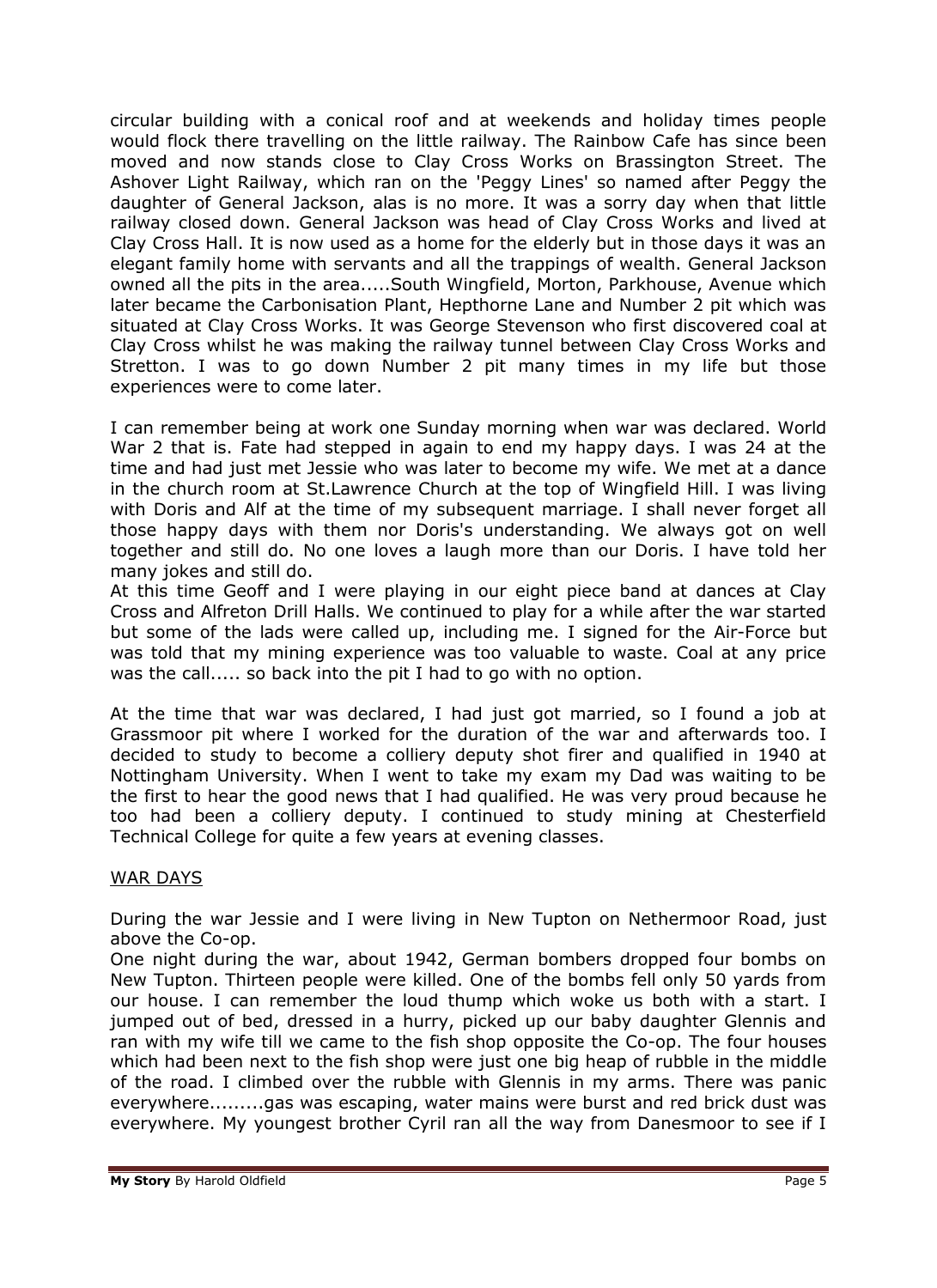was safe. Bless him! I say that because sadly he died in 1970 at the age of 46 with cancer of the spine.

Anyway, back to the blitz in New Tupton. It was a sad day for the village. Thirteen people lost their lives, some of whom I had known very well.

During the war we used to go to the cinema at the Roxy in Grassmoor , which incidentally is now a garage. We were walking home from the Roxy one night when we heard German bombers going over and so we stood and watched the flashes in the sky......Sheffield was being bombed.

Many local picture houses closed over the years owing to the introduction of television. The last picture to be shown at the Clay Cross Hippodrome was called " The Amazing Doctor Glitterhouse." The Hippodrome was burnt down in 1939. I can remember it being built in 1925. The Palace on Broadleys in Clay Cross closed down and became Kennings showroom and garage. The Kino in Market Street closed down and became Spriggs the Printers. So, all in all there used to be three picture houses in Clay Cross and Grassmoor, Hasland and Pilsley boasted one each.

When the war ended there was great rejoicing and many street parties were held. It is strange but I was born during the First World War, and lived through two very bad industrial strikes and a Second World War. It was the age of private enterprise, poor wages, hard work and the sack if you spoke out of turn to the boss. Happily though, in 1947, the coal industry was nationalised and the NCB was born. Wages were better and the pits were modernised with machinery to cut and load coal at the same time. Hence an increase in production. The country started to get back on its feet and there was relative prosperity for all.

### POST-WAR DAYS

In the days after the war, we, the family that is and friends used to walk to the Lido at Wingerworth. At weekends there used to be crowds of people there enjoying themselves. We also enjoyed it immensely until one Sunday when I was struck down with terrible back pain and had a job to walk. I was half carried home and was glad to get to bed. The doctor came and took away some fluid from my back and I was found to have two abscesses. During the next two years and after lots of treatment and tests, it was discovered that I had a diseased right kidney. I was taken into hospital and had the kidney removed. I was seriously ill and even after the operation I continued to have large external abscesses which had to be drained by needle. I was unable to work until I was in the sixth year of my illness. I had already retired from the mining industry as it was thought that I would never work again, but the Oldfield spirit came to the fore and I began to fight against my illness.

I found a spare time job as a collector for a credit company and really did very well. I used to do my round of calls on a little motor bike regardless of the weather. I really think that all that fresh air and meeting lots of people helped me to overcome my illness. I stopped feeling sorry for myself and I did get well again.

I then got the urge to go back into mining again. I was interviewed by the NCB and believe it or not I was appointed as Deputy at Parkhouse pit.....after all those years...... the same pit I had worked in as a young lad of fourteen! When I presented myself for work I was welcomed with open arms. Many of the men who worked there had been brought up with me in my school days. It was great!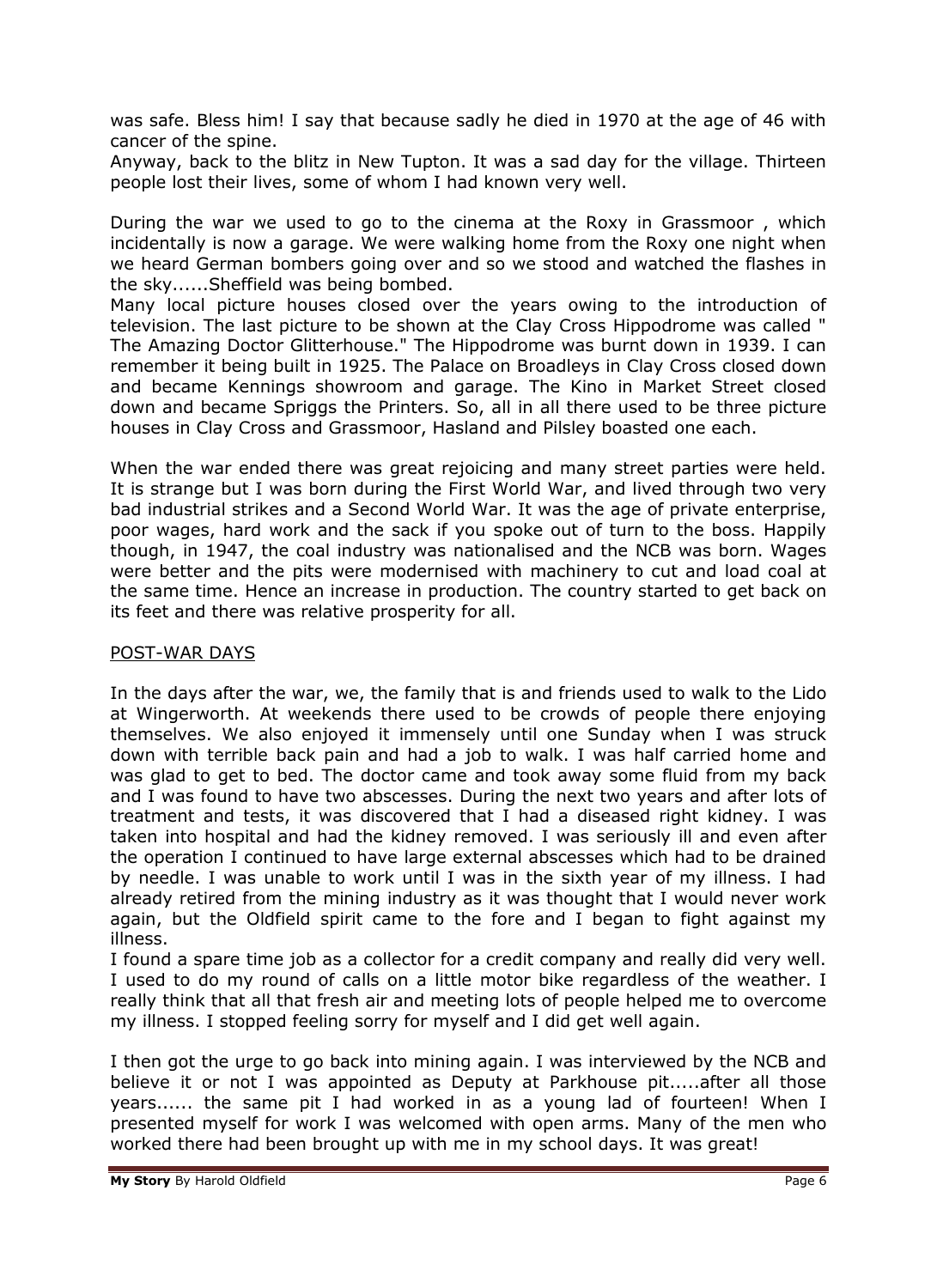I was able, now that I was a mining official, to walk around all the areas where I had worked as a lad. I also visited the place where in November 1882 the Parkhouse Pit explosion occurred. I should now say that in Clay Cross Cemetery there stands a monument erected by the people of Clay Cross and Danesmoor. It was built to commemorate the miners who were killed in the explosion. Thirty three women were widowed and over a hundred children were left fatherless. The bodies of the dead miners were laid out in the Queens Head Hotel at the corner of Flaxpiece Road. Casualties were brought up a shaft at Flaxpiece Pit opposite the cemetery. That pit is not there now although I do remember relics of it. It was situated at the back of Flaxpiece Farm and was the escape shaft for Parkhouse Pit.

The explosion was caused by a candle, a naked flame, igniting gas. At that time a lighted candle was the only means of illumination. Afterwards, safety oil lamps were introduced and fan ventilation was installed throughout all Clay Cross pits. No blame for the explosion was attached by the coroner to Clay Cross Company......it had always been considered safe to use candles.

The inscription on the memorial reads :-This memorial is in memory of forty five men and boys who lost their lives in an explosion at Parkhouse Pit on November 7 1882 and was erected by fellow workmen.

An exhibition featuring the disaster will be held at the Clay Cross Social Centre in November 1982 to mark the centenary. Mr Clifford Williams of Clay Cross who has compiled a book of pictorial history is hoping to get a reunion of former Parkhouse Pit miners.

Parkhouse Pit was finally closed about 1969.

Now, back to my work as a mine official at Parkhouse Pit. One day I went to examine the underground roadway from Parkhouse to No.2 Pit which was at Clay Cross Works. There, written in this roadway in chalk were the signatures of my Grandad Crofts, who used to be an overman there, and of my father, who was once a deputy there. It was quite a thrill for me to see those signatures. I felt as though they were still there in spirit......maybe they were.....Who can say?

I realised at that time that it was 25 years since I had started work at that pit as a young lad. I was now 39 years old. " How time flies." said the old man when he got to be 90.

Parkhouse Pit holds many memories for me and my family, some of them very sad indeed. I carried the memory of my father and Grandad Crofts with me.

The pit pony age had by now almost gone. There were now better roadways and mechanical haulages to haul the tubs about. More money was being spent by the Government to improve the pits and make them safer. Now, all pits have intake airways, hence better ventilation to cope with the gases which are given off. A self rescuer was introduced which is given to every miner at every underground shift. this can be used as a protection in cases of smoke or gas. It is effective for quite a time in an emergency, so a self rescuer it truly is. What a good thing.

Coal dust is still a problem even today but improved ventilation has made conditions much better. Even so, coal dust related diseases are suffered by many miners to this day. All miners have periodic lung X-rays now.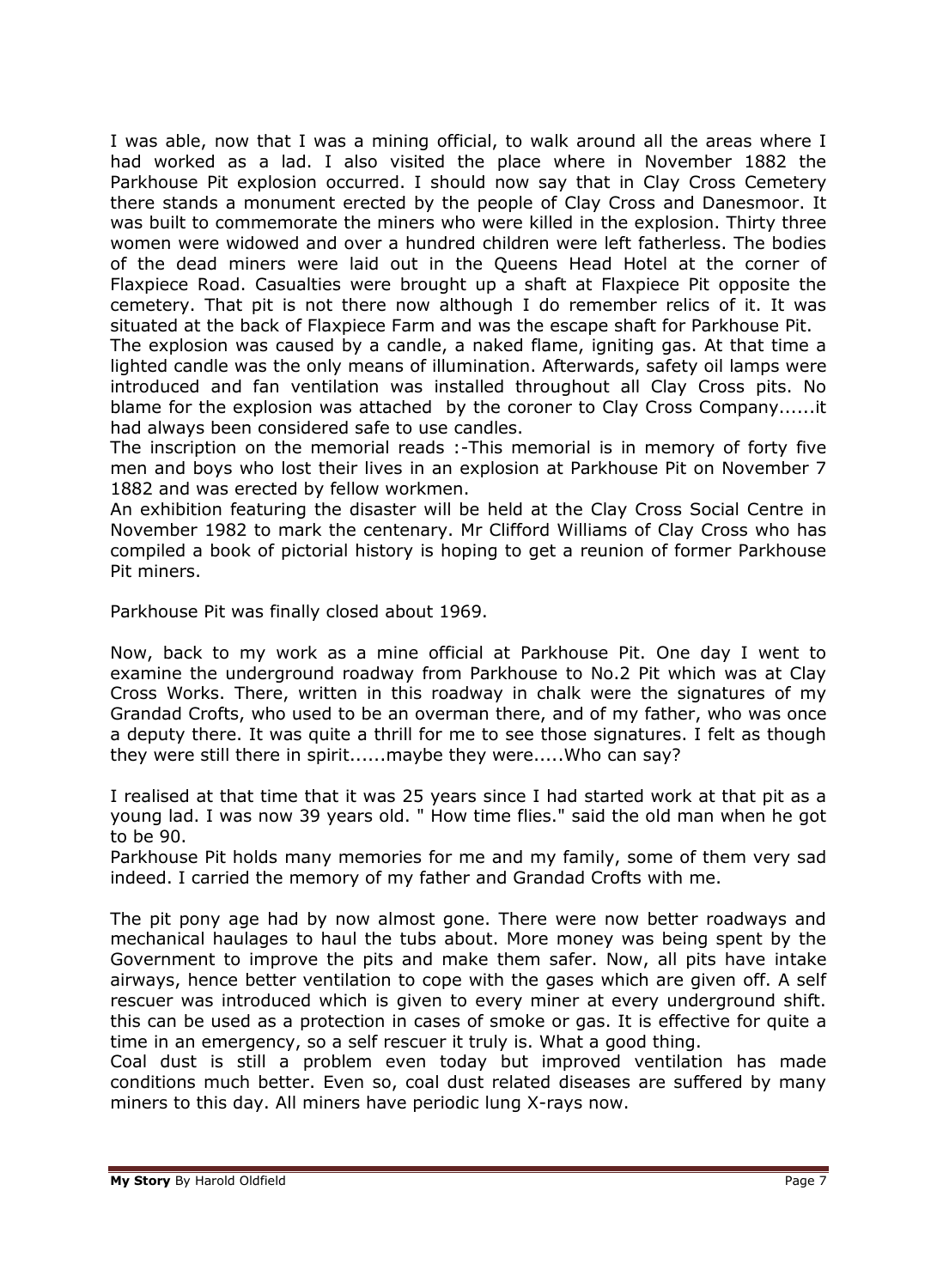In 1958 I had to leave Parkhouse Pit. Jealous people envied my success there. I can prove it.......but what is the point? It was just a case of fate stepping in again. I got a job as deputy at Doe Lea Colliery. I was now 42 and I stayed at Doe Lea for four years. It had a six feet seam with headings, haulages and tubs. I worked hard there but for some reason or other I could not seem to please the owner-manager, a Mr. Lavin. He was a brute. He made life into hell on earth. As time went by, the Oldfield spirit came to boiling point and the day came when I told him to "stuff his nuts" and I left there and then. What he didn't know was that I was in the Deputies Union and his pit was privately owned. Eventually, he was made to pay me six weeks wages and to find me another job as deputy at another pit.

At this time I was feeling the effects of my previous illness so I took advantage of my being out of work and had a month resting. It did me good. One morning Mr.Lavin came to my home to bring me my money and to tell me that he had arranged an interview for a post at Glapwell Colliery. He asked me why I had never disclosed the fact that I was in a union. I told him, "That is my..........business Mr.I avin!

I went to that interview, got the job and was introduced to my new boss, a Mr.Stringer. He took to me straight away and in all the ten years I worked there I was very happy. The pit was a drift mine out of Glapwell pit yard down to the Clowne seam. The coal faces, three of them, were only just beyond the bottom of the drift. the coal seam was two feet thick. On my first shift I was introduced to an overman called Colin Lawton. He was, I discovered, the senior overman. From that very day and for all the time I worked there, we got on very well. They were very happy days with good working relations between management and men.

All the tubs were transported by mechanical haulages and the underground water was efficiently coped with by a good pumping system. The main pump pumped the water into the river at the surface. Machinery was installed to cut and load the coal and this was to be my first experience of machine mining. The pit was worked on a 3 shift system which meant that coal was continually coming up the pit and so there had to be plenty of technicians to cope with any breakdowns.

I was sent many times to headquarters on courses to keep up to date with mining procedures with an eye to the future, and also first aid. I became qualified to administer morphine in case of serious accidents. The morphine was kept in concrete safes in various parts of the pit and only qualified persons carried the key to these safes. First aid boxes and stretchers were placed near each working coal face and on many roadways too. These had to be examined daily by a deputy and reported upon. I also attended courses relating to atomic warfare and how to control personnel underground in the event of nuclear attack. Fresh water is now stored down every pit in case of such happenings.

With the introduction of machine mining it was found that the coal faces soon began to greatly advance outward from the pit bottom to such an extent that some faces became over 2 miles out from the pit bottom. The water in the mine was becoming a threat and a hazard to the life of the pit. The coal seams became thinner and thinner until it ran out completely and water was raining from the roofs. They tried boring down to another seam which gave us all hope that the life of the pit would be extended but alas to no avail and the pit had to close. I had had a very happy and successful ten years working there but as I have said before, and will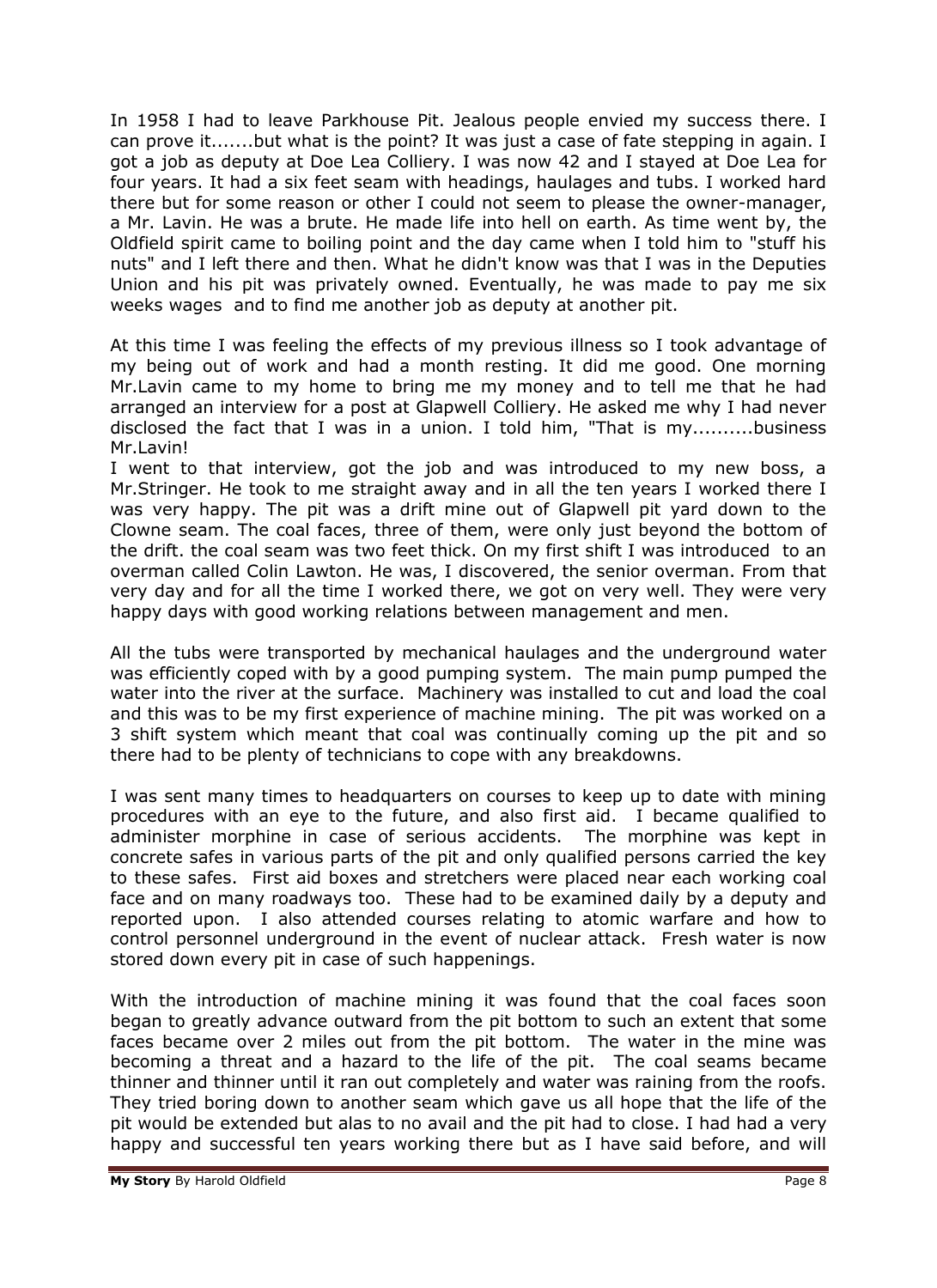say time and time again, fate stepped in. I was very upset about the pit closure but there was nothing I could do. I was at this time branch secretary for all the mine officials so I was involved in transferring them to neighbouring pits and I stayed on during salvage operations but was eventually made redundant in May 1970. I had made many friends there but sadly some of them have passed on. It was very sad when we all shook hands for the last time at Glapwell. I had worked in the mining industry for 41 years from being a lad of 14 and now I had to register as being unemployed.

Although I was interviewed for many jobs I was never successful as my age was beyond that of requirement. I did finally get a job driving for Kennings Ltd. at Cavendish Motors. I worked for them for four years and did quite a lot of travelling which I enjoyed. I would go to London, Coventry, Birmingham, Burton, Derby and many other places. It was a nice easy life after all those years in the mines. In the course of my work I visited the Rover and Jaguar factories and was able to see cars being made. I enjoyed the job but the wages were very low and at the end of four years with Kennings, my nephew, Peter Oldfield, who was the son of my brother Geoff, offered me a job in his car sales business and there I worked until I reached the age of retirement. I still help him now from time to time. He used to have a site at Highfields, North Wingfield and later on one opposite the entrance to Queens Park in Chesterfield. The latter one though was closed owing to plans for a motorway.

# FAMILY MATTERS.

About this time I learned that my brother Clifford was ill with gangrene in his foot following an accident. No one knew of his exact whereabouts but I went and sought him out and found him in an old dirty hut in a field at Drayton in the Clay, near Uttoxeter. We were shocked the first time we saw him. He was like an old man lying in a dirty bed which was held off the floor with four bricks. The interior of the hut was appalling. Clifford weighed about seven stones. The last time we had seen him he had weighed sixteen stones. So you can imagine our amazement at the terrible state of his health. We didn't stay too long as the smell of the place was unbearable. It was supposed to be called a mobile home. It wasn't fit to keep pigs in and yet the rent they were charging him was very high. This is what they call social services! Anyway there we had to leave him for the time being.

During the journey home we, that is my wife and daughter Glennis and I, discussed what to do about Clifford's situation. We decided that my brother Geoff and his son Peter should be told. It was agreed that Clifford should come to stay with us while Peter acquired a caravan for him at Bateman's caravan site at Brookfield Park, Holmgate near Clay Cross.

We all got together and cleaned, painted and furnished the caravan so that he could take up residence. Between us we ensured that he visited the doctor daily for treatment following the necessary amputation of his big toe which was carried out at Burton Infirmary where we used to visit him twice a week.

By now he was well on the way to recovery and after a few months of good care by all the family he was looking more like his old self. Peter got him a van to ride about in and before long he was back to doing what he had always done.........buying, selling and eating out. Suddenly he took it into his head to go, which he did, leaving the caravan which Peter had acquired for him and which the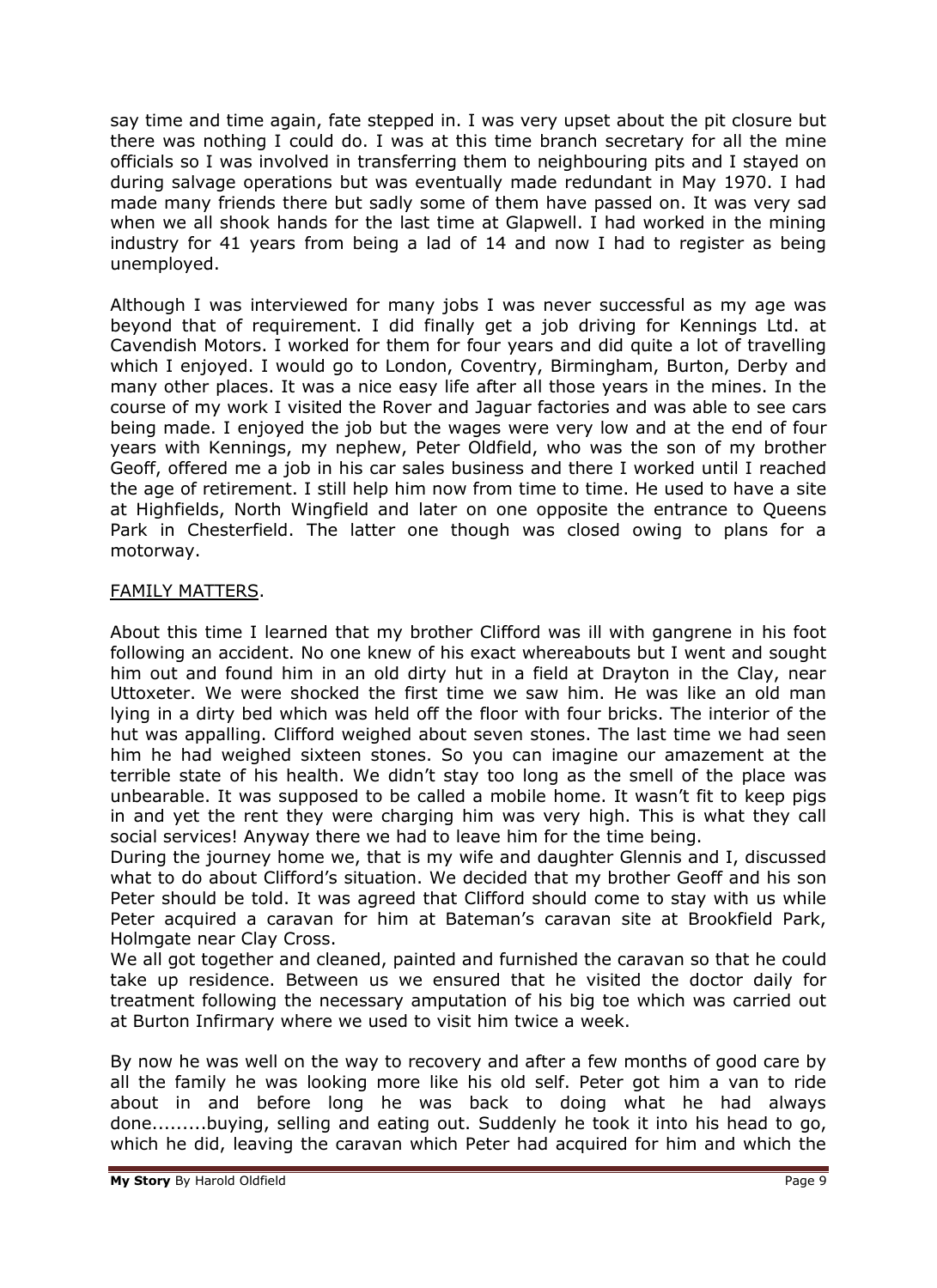family had so painstakingly renovated. He left without notice owing a lot of rent and a lot of unpaid bills behind him. Peter paid all the bills and the outstanding rent but Clifford had ' gone with the wind.' We had arranged Social Security for him, home helps and even money for new clothes. I had done all the correspondence for claiming compensation for his accident which had resulted in gangrene and amputation. He had had all that help to aid his recovery back to a normal life and he had thrown it all back in our faces and vanished. He did eventually pay back some of the money which he owed Peter but nowhere near even a third of it. After vanishing he even forged cheques on Peter's bank account. He was found and prosecuted but in court he was acquitted because Peter refused to bring charges against him because he was 'family.' Now he is drifting around somewhere but to the family he is bad news. But, please note that this is my story and only my version of events. It reminds me of ' the Prodigal Son' in The Bible. I suppose we would do the same for him all over again, after all that is what families are there for. Who knows? Only God knows the answer.

During this time there was a fall in the demand for new and used cars owing to an increase in oil prices and a general world recession. So, during this very bad period Peter bought and sold cars to the trade instead of directly to the customer. This is a job he knows well and for the time being I think he made the right decision. He has a sweet and persuasive nature and should do very well. He has always loaned me a car to use on holiday and that is a big help. My daughter always pays for our holidays so really I am very lucky. 'Better to be born lucky than rich ' they always say.

When I was very ill with kidney trouble, Glennis was still at school and times were hard but her mother rolled up her sleeves and got a job which helped us tremendously, and since then she has always worked. She did fifteen years as Lollipop Lady at Tupton School and also worked as a machinist at Robinson's of Chesterfield. Now, she works as a cleaner for Glennis, both at her first pub, The New Inn in Market Street, Clay Cross and at the Miners in Milltown. Besides all this, she found the time to help Glennis and Mick to bring up their three sons and fine ones they are too. The eldest, Michael, is now married with a daughter so now we have a great grand-daughter and that is something to be proud of.

We had no hesitation in letting Glennis get married, even though she was only eighteen, because they were so well matched and still are. They have done very well with the first 23 years of married life. We became great friends of Mick's parents and got on well together. Sadly, his father died soon after retirement although his mother lived till she was eighty five. We had some laughs together. With a family like mine, retirement is much easier to cope with.

# FOND MEMORIES

All the days in my young life seemed to be long and sunny. The light nights of summer seemed to last until midnight and it was light at four o'clock in the morning. Sometimes, some of us in the family would get up at that time and walk miles into the country looking for mushrooms and we would play football and cricket till very late in the summer evenings. In the winter I would play the violin at social events in Danesmoor and I used to love writing music for different instruments and teaching myself to play the piano.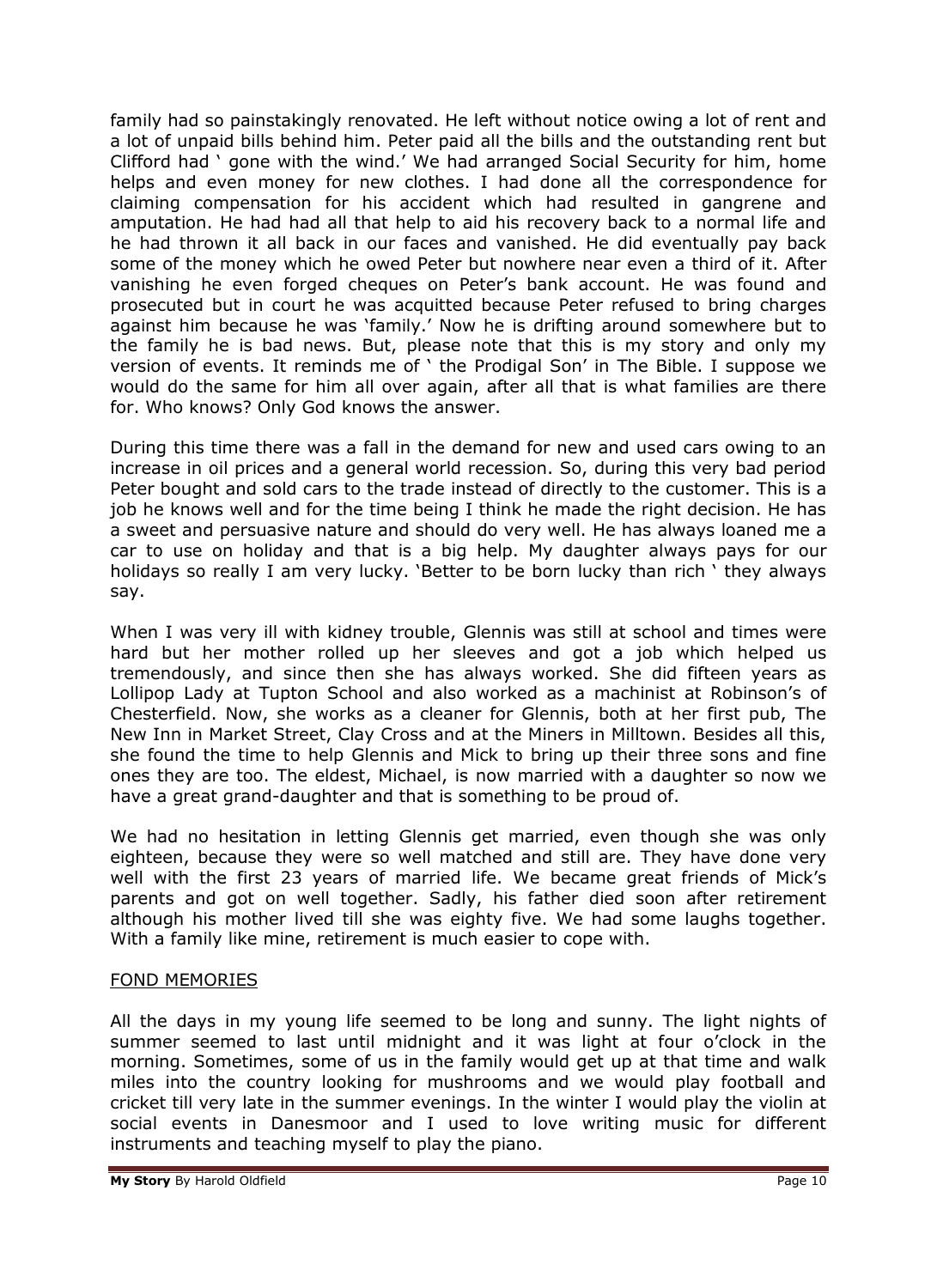I remember Alf's mother and father and his grandmother on his father's side.......Jennifer's great grandmother that is. They were nice quiet people. Alf's father worked at Pilsley Pit and worked hard all his life. I can see him now walking home from work with his black face' I recall Alf starting to court my sister Doris and their wedding. I also recall my brother Les courting Marion Richardson from Morton and their subsequent marriage. Sadly, our Les had to die so young at the age of fifty seven. His wife ,Marion, has carried that burden for fourteen years up to this year of writing. She will be seventy two this year. She still looks radiant for her years and carries her age gracefully. I remember Marion's brother Clarence getting married at Morton Church. I was his best man' We were all pals together in those days and had some sober and happy times. I

say sober because alcohol never passed my lips until I was twenty five years of age.

Another pal I had was Jack Jennings. He went to live in Australia. George Bradshaw, another friend of mine, moved to Nottingham. I haven't seen either of them since they moved. There was one other friend with whom I kept in touch all my life until he died in 1881 at the age of 66. His name was Stanley Crofts and although my mother's maiden name was Crofts we were not related in any way. He was a comic and so was I so we were in great demand at any party or wedding. We were well thought of even if I do say it myself!

I can clearly recall even after all these years, the clogs clattering as the miners walked to Parkhouse Pit for the night shift. They walked smoking a last cigarette before going underground because of course they were not allowed to smoke there. There were no showers at the pit head in those days, so they came home in their dirt. They bathed at home and then their wife or mother would have to dry their pit clothes in time for the next shift. Can you imagine what the bed sheets would look like. There were no washing machines in those days. In fact the houses had 'wash houses' as doing the laundry involved so much equipment such as tubs and mangles. the women had a rough deal in those days. there was no soap powder or detergents to make the job easier........only red carbolic soap. This soap was also used for personal washing and bathing and even shaving. It made the skin tingle I can tell you!

Sliced bread wasn't invented yet, maybe because most women baked their own bread. It was cheaper and better than bought bread. It seems that in those days women were expected to be able to cook, clean, wash, iron, bake, bring up the children and be prepared to work very hard indeed.

If a relative of the family died, members of the family wore black bands around their arm for several weeks as a mark of respect for the dear departed. All funerals were solemn occasions with a tea afterwards for family and close friends. Transport then was by horse and even their shoes were painted black. Everyone wore black and walked only in couples. Walking in a threesome was tempting fate as it was supposed that the middle one would be the next to die.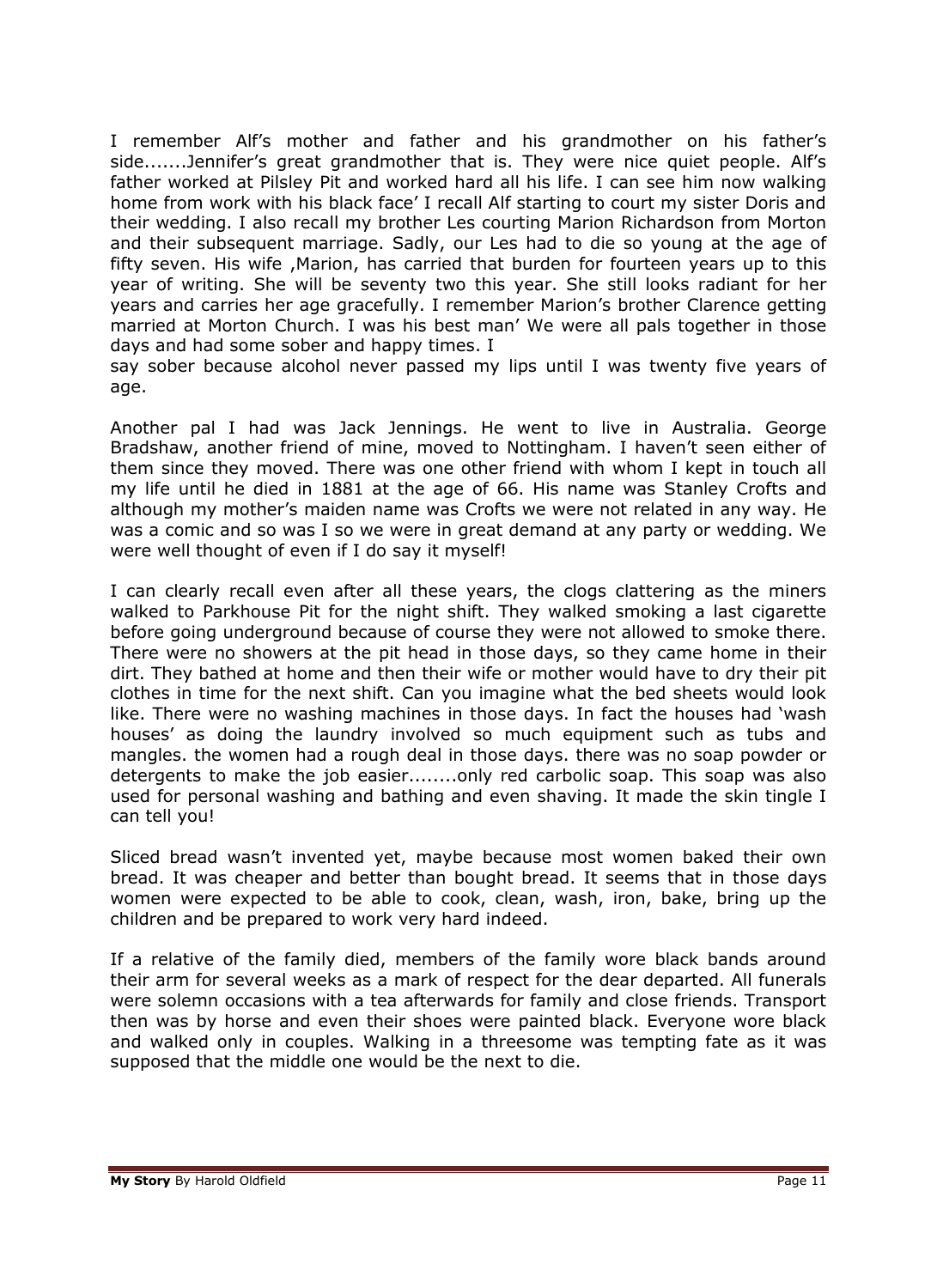### THE MINERS ARMS

Before Glennis and Mick had a public house they worked and saved very hard. Michael worked in the pits and that is hard work as I know only too well. Glennis was an auxiliary nurse at Morton and at Scarsdale hospital. I must add of course that her mother helped her an awful lot by looking after the children. Then came the excitement of first their move to The New Inn in Clay Cross, and later, to The Miners Arms in Milltown.

Since they moved to The Miners Arms I have been able to meet more of my family as the pub seems to have developed into a family meeting place, especially at Sunday lunchtimes. We all got together with many of the local people and held a fete, the proceeds of which were sent to the Falklands Appeal. There were stalls, a sheep roast, a barbecue, a sponsored marathon, hot peas, fancy dress..............a wonderful time was had by all. Two of the pub's regulars, Tom and John Camp, were paratroopers and had fought in the Falklands War. We held a surprise party for them when they came home victorious.

During the summer on Sunday evenings a brass band played outside the pub and the proceeds from this went to the Falklands Appeal which is now called The South Atlantic Fund.

A great deal of effort went into these events and co-operation from customers was essential to achieve success. The Miners Arms was a country pub and completely different in type to The New Inn which was a town pub but even there Glennis and Mick organised many social events such as tramp suppers, fancy dress evenings and Easter bonnet parades which were all a big success.

When I look around at the Miners when all the family are there, and there are many of them, it is grand. There are some 'film stars' in our family but I won't mention any names as it might not be taken in the right spirit. My niece Jennifer, her husband Michael and son Nicholas come to the Miners when they are over from Cheltenham. She is my sister's daughter and it is she who has kindly offered to type this story for me. She says she will be proud to do it and I am proud of her offer. God made us all in His own image and when we look around at one another we must wonder at the wonderful power God must be. When Jennifer offered to type my story it gave me a great lift and the incentive to carry on writing it. I hope I can do just that. Our Doris has a great gift for writing and I often wonder why she doesn't put pen to paper. There is one gift which all the family share and that is the ability to laugh and enjoy a good joke. We don't need a joke book we invent our own jokes. There was a man who found a piece of wood in his sausage so he took it back to the butcher and said," I don't mind eating your dog but I object to eating its kennel as well!" I have written down and kept a lot of jokes in my diary over the years. Good clean jokes. They still make me laugh, and others too.

# HUMOROUS MEMORIES

There is a famous hymn called,' Tell Me The Old Old Story.' Tell me the story as to a little child, uncomplicated and simple so that they can understand. This is my story, uncomplicated in its nature but true.

I remember an incident when I was a boy of eleven. My pals and I decided to smoke out a wasps nest and not thinking of the danger, we set fire to a large tree. We panicked and ran away. We daren't go home so we camped under a hedgerow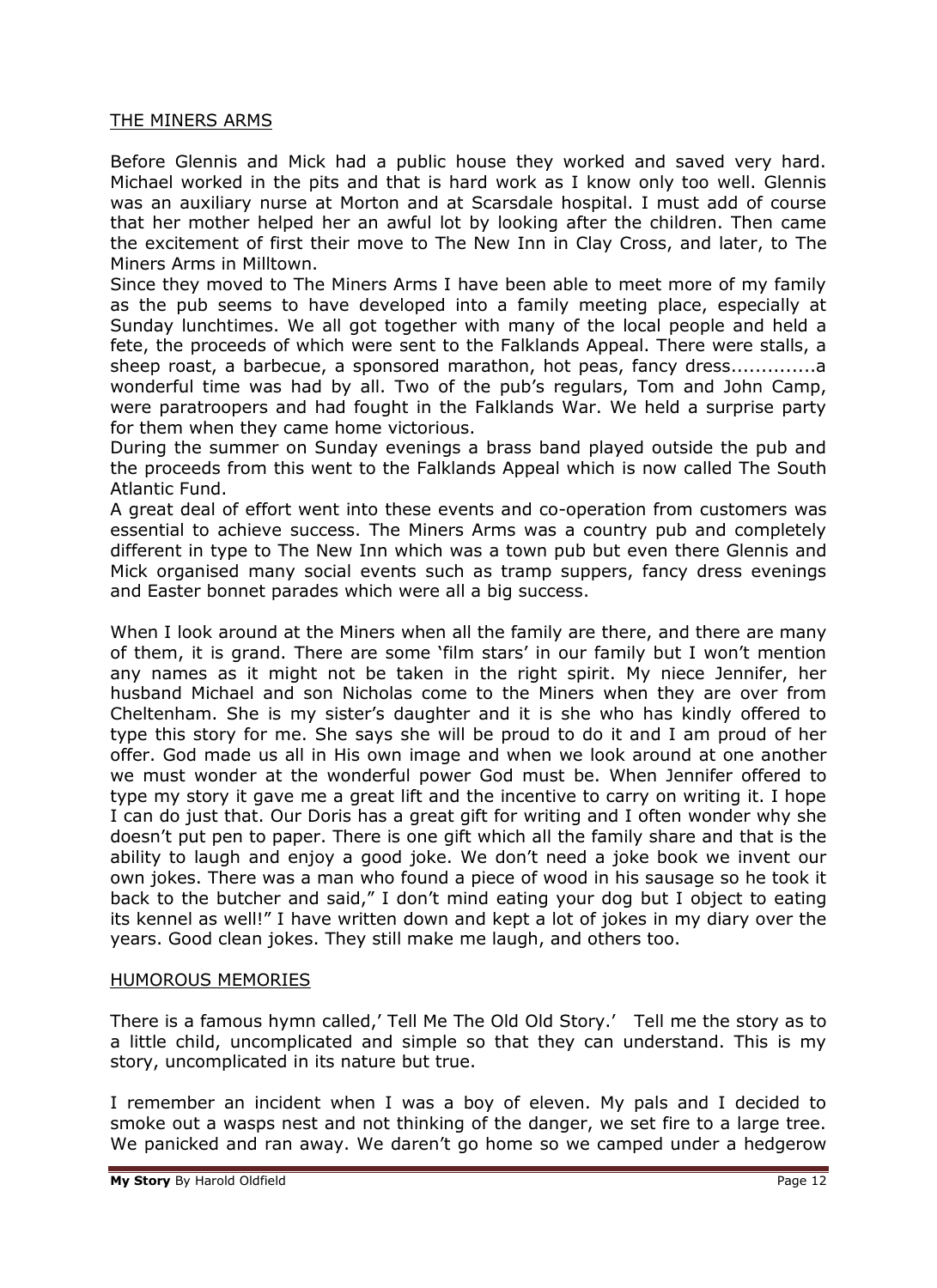and bedded down for the night. The 'camp' wasn't far from the end of Guildford Lane. During the night there was a violent thunderstorm and we were all frightened to death. My dad came and found us. He had been searching everywhere. When he had finished with me I couldn't sit down for a week after the good hiding he gave me with his leather strap! My dad was a good and truthful man but he had a violent temper when roused. He ruled the roost at our house until I was well into my teens. Cliff used to rebel against him though. Anyway, how can we be cured of our faults when we are being continually reminded of them? It is the same as the man who said to another man," Have you forgotten that £5 you owe me?" And the other man said," How can I forget it when you keep reminding me of it."

When we were in our early teens, we used to have a pet goat which used to follow us everywhere just like a dog. It was a white goat and one day it died. Our Geoff took meat sandwiches to work for many a day afterwards. He said the meat tasted just like lamb!

In those days, my dad used to repair all our shoes. There were shoes for six children and he couldn't afford to pay for someone to repair them. He used to soak the hammer in water overnight to make the wood swell so that the hammer head wouldn't come off. One day while he was cobbling, the hammer head flew off as he had forgotten to soak it. It took three days to find that hammer head. He was livid. He had been cobbling outside so it could have gone anywhere. Can you imagine it?

I can remember our Geoff, when he was very small, dropping an iron pick on his toe. He still carries the scars today.

There were some very dirty houses in the 30's and most had only two bedrooms. Some families had as many as twelve children.....so you can imagine the problem. Six would be sent to bed and when they were asleep were reared up in a corner so that the next six could go to bed. This was one of my dad's old jokes. He liked a bit of fun. I think the same trait is in all of us.

Once, some family or other 'flitted' and they found the house so filthy that it had to be stoved before even the cockroaches would move in!!!! Some families would have fowls and cockerels running about the house and eating off the table and the cockerel crowing out loud. This is true because I have seen it. I have even seen chickens kept behind chicken wire in the front room.

I once saw a butcher kill a pig. In those days they killed their pigs on a wooden bench in the back yard. On this occasion the pig escaped with its throat cut. It did no end of damage before it dropped dead in somebody's garden. They killed it then to save its life! The latter is a joke. Ha! Ha! Ha!

The street lighting in the 30's was by gas and a man was employed to light every lamp in every street every night in both Clay Cross and Danesmoor. He carried a long pole to light them with and the lamps were 100 yards apart. By the time he had finished it was time to start all over again!

Toffees and chocolates in the shop windows used to go mouldy. There was never any money to buy them with; and this is no joke. A pennyworth of chips was a luxury and you would make them last twenty minutes.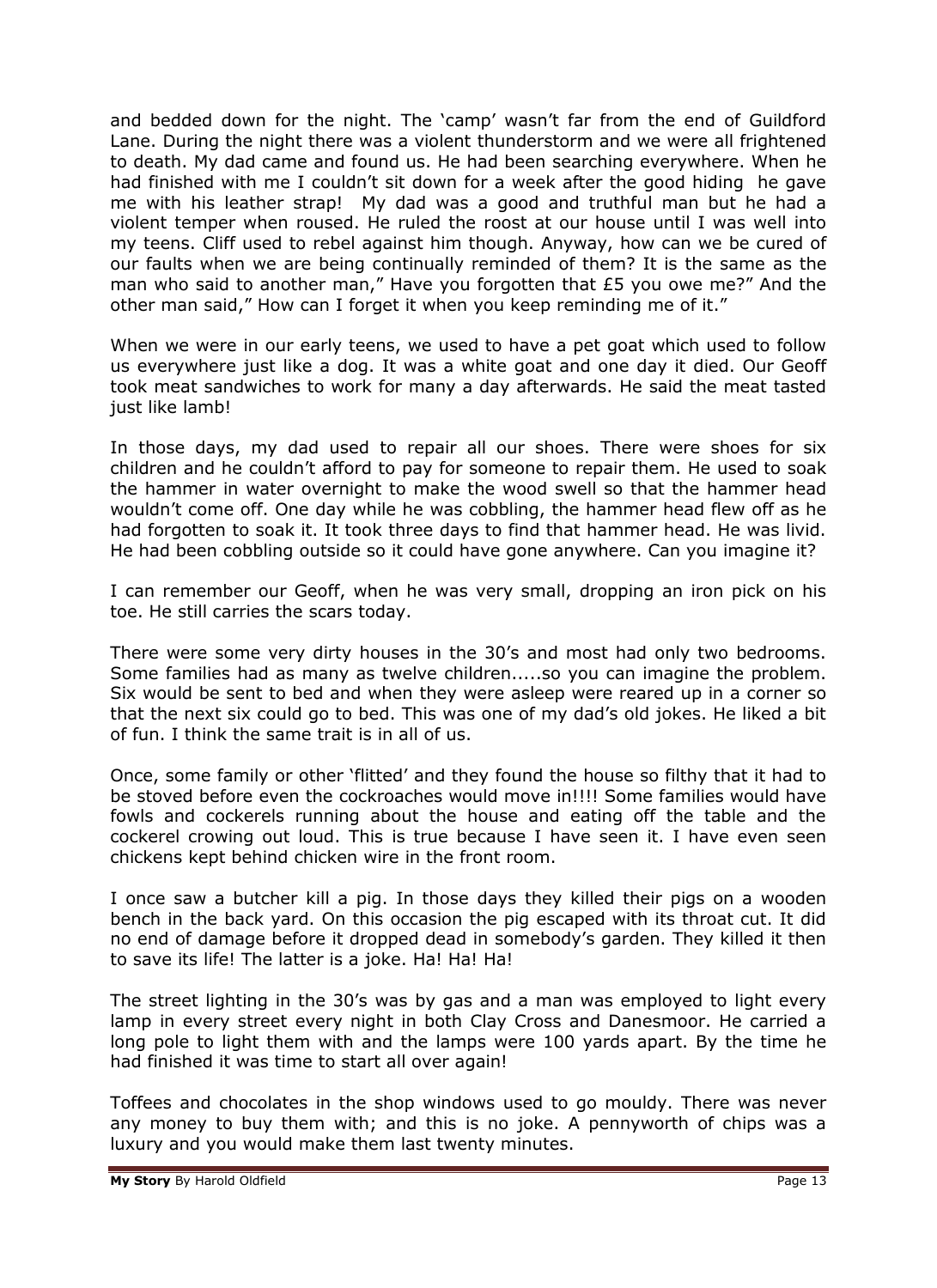When we were lads we used to walk out for the day to play at Ogsten, where the reservoir is now. There would be about fifty of us including parents. We carried bottles of water with us as there were no soft drinks in those days, and no money to buy them with if there had been. Sometimes, on the long walk back, we would call at a house and ask for water. We always said please and thankyou for that was the way we had been brought up. Sometimes we would go to Ashover Faebric (rock) for the day to make a change. The Faebric was to become a favourite family beauty spot. My brother Les carved our father's initials and the date of his birth and his death upon the rock. In turn, Les's initials and dates were carved there by the family after his death. This I think will become a tradition. The carvings are there for posterity.

You could buy a new bicycle in those days for under five pounds. Doris and I used to cycle a lot in those days and so did her husband Alf. If we got a puncture and had no repair outfit, we have been known to stuff the tyre with grass to get us home. I remember once cycling to Doncaster with my dad. I would be about thirteen at the time and my dad had to tie a cushion on the crossbar for me to sit on as my feet wouldn't reach the pedals. I could hardly sit down for a week afterwards.........my dad often used to pull my leg about it. When we got to Doncaster, my Grandma cooked us a nice plateful of bacon and eggs. She was a real lady and knew how to set a high society table.

A lot of children used to wear clogs and hob-nailed boots so that their parents were saved the cost of shoe repairs. In those days it was either walk or run as there was no money for bus rides and not many buses anyway. I do remember however my first bus ride. The bus had solid rubber tyres and you sat in front with the driver. Those buses were called 'bone-shakers' and believe you me, that is precisely what they did! Mostly though, for most people it was 'Shanks' Pony' and very tough on shoe leather. Some people, who had holes in the soles of their shoes, would place cardboard or even newspapers inside their shoes to cover the holes. You might think that this is an old wives' tale but it is quite true.

People used to 'live' for brass bands in those days. At Whitsuntide (now called Spring Bank Holiday) all the children from the local chapels and churches used to parade through the streets led by the Clay Cross Silver Band. Later, they would congregate on the Highflats at the Miners' Welfare to play games and eat ice cream if they could afford it. The Danesmoor chapels used to 'walk-round' on Whitsuntide Monday afternoon and Clay Cross 'walked round' on the Monday morning. Their procession was so long that they used to have two brass bands. Thousands of people used to line the streets to watch the procession take place. The Clay Cross Silver Band used to perform in the bandstand at the Miners' Welfare for carnivals, flower shows and sports days. It was a sorry day when the Silver Prize Band was disbanded. Perhaps someday, someone will re-establish it.

There also used to be a jazz band at Clay Cross which also paraded at carnivals and won many prizes. It was called The Robin Hood Band and all the bandsmen wore Lincoln green and red uniforms and were very smart indeed. My brother Geoff and his wife Emily were long time members of the band. I note now, that in this year of 1982, there are signs that jazz bands, carnival bands and even brass bands are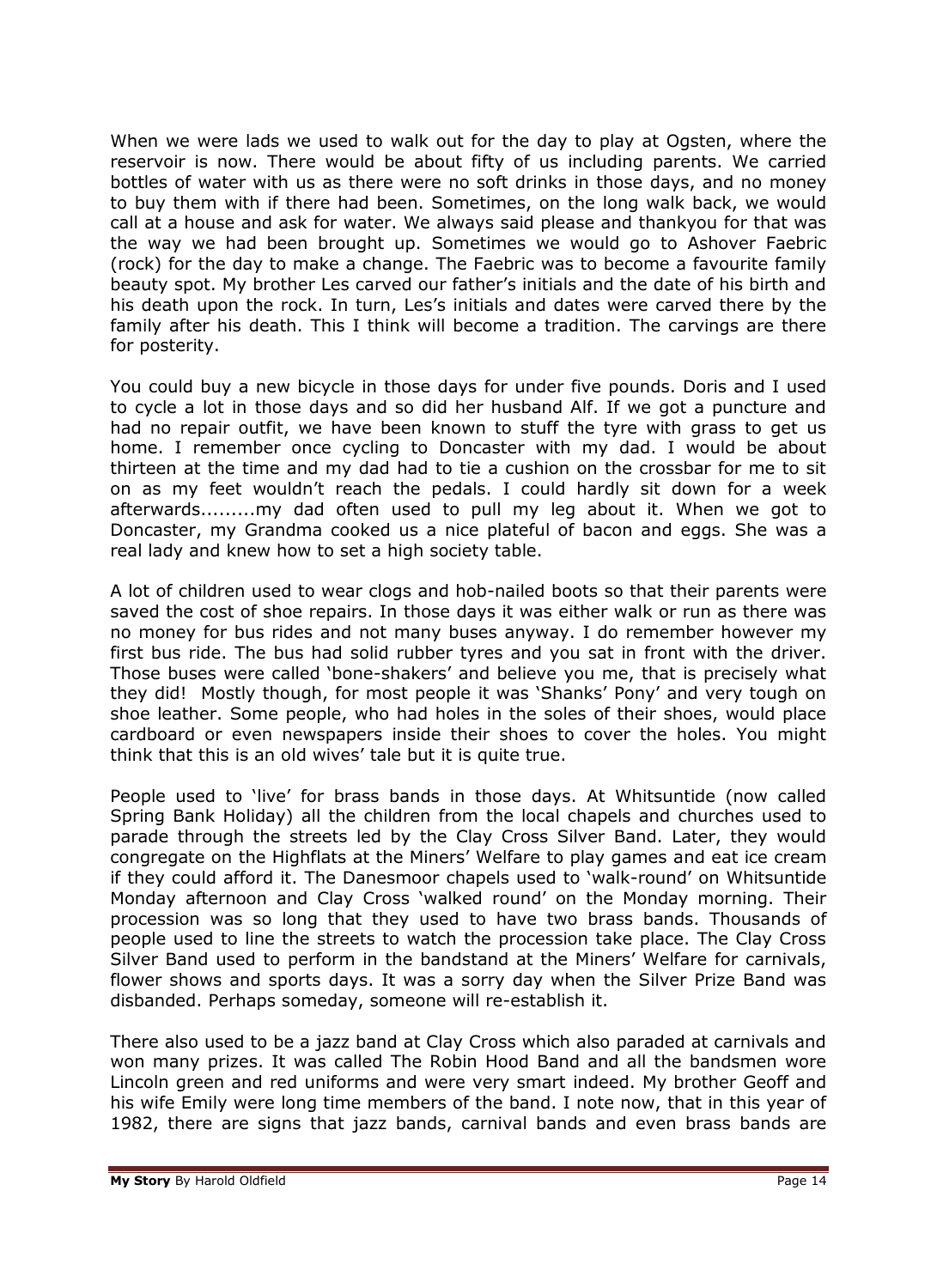returning to the area. Many children are taught to play musical instruments at school now and so many new bands are starting up.

## MY PHILOSOPHY

I have always thought that, if we had had more prosperity and less poverty in our young days, we might have had better success in our lives. However, it is true to say that none of us have been exactly unsuccessful in spite of the hard times. It may seem peculiar to say this, but with more and better education, I would have liked to have become a doctor or..............a reader of minds. Our Doris, Glennis and I, all have psychic powers and my mother was very effective and true when 'reading' teacups. I believe our Doris also has the same gift.

I think that Glennis and Mick will remain at the Miners Arms until they retire, not necessarily at old age. She has spoken of retiring to Scarborough someday. It is a nice thought. We all have dreams don't we? Sometimes those dreams are shattered, but you have to pick yourself up, dust yourself down and start all over again. Everyone needs good health first and foremost to succeed in anything. Hard work never hurt anyone but it helps you to eat and sleep well and to realise your ambitions. I am a great believer in the inter-action of the mind and body. If the mind is sick and worried then the body will suffer. Similarly, if you find happiness you will find health.

I am a great believer in the stars and the reading of horoscopes. They can tell us a lot of truth but one must learn to read between the lines. For many years I bought a magazine called The Prediction. It was a very interesting journal on this subject. It is too expensive for me to buy now but in those days it cost just a few pence and provided very good reading. The late H.R.Naylor used to write for the magazine and was very interesting.

I like to read when it is very quiet. Some people can read when all around them is noise, but I can't do that.

I recall, during the Second World War, children being evacuated from London to places like Derbyshire which were thought to be safe from bombing. I made friends with a lot of these evacuees who had been sent to Danesmoor until the Blitz ended. I often wonder where they all are now and what has become of them. My brother Geoff became very attached to one evacuee called Ivy Rowen who came from Peckham. He was very upset when she had to go back. Ironically, and in spite of being protected from bombs, we were to learn that after the war she was killed in a car accident. Geoff was very upset at the time. She had been a lovely girl, young and gay, but you see yet again fate took a hand and whether we like it or not Fate is Life's Destiny. My dear old dad wrote a poem called The Destiny of Man. We buried him with a copy of that in his hand. I too have a printed copy of it somewhere in my treasures which someone will find one day when I am gone.

# CYRIL

I have spoken about some of my brothers and my sister, perhaps now I should mention my youngest brother Cyril. He was a great lad when he was young. He loved music as we all do, in fact he turned out to be a very accomplished drummer and played with many local dance bands.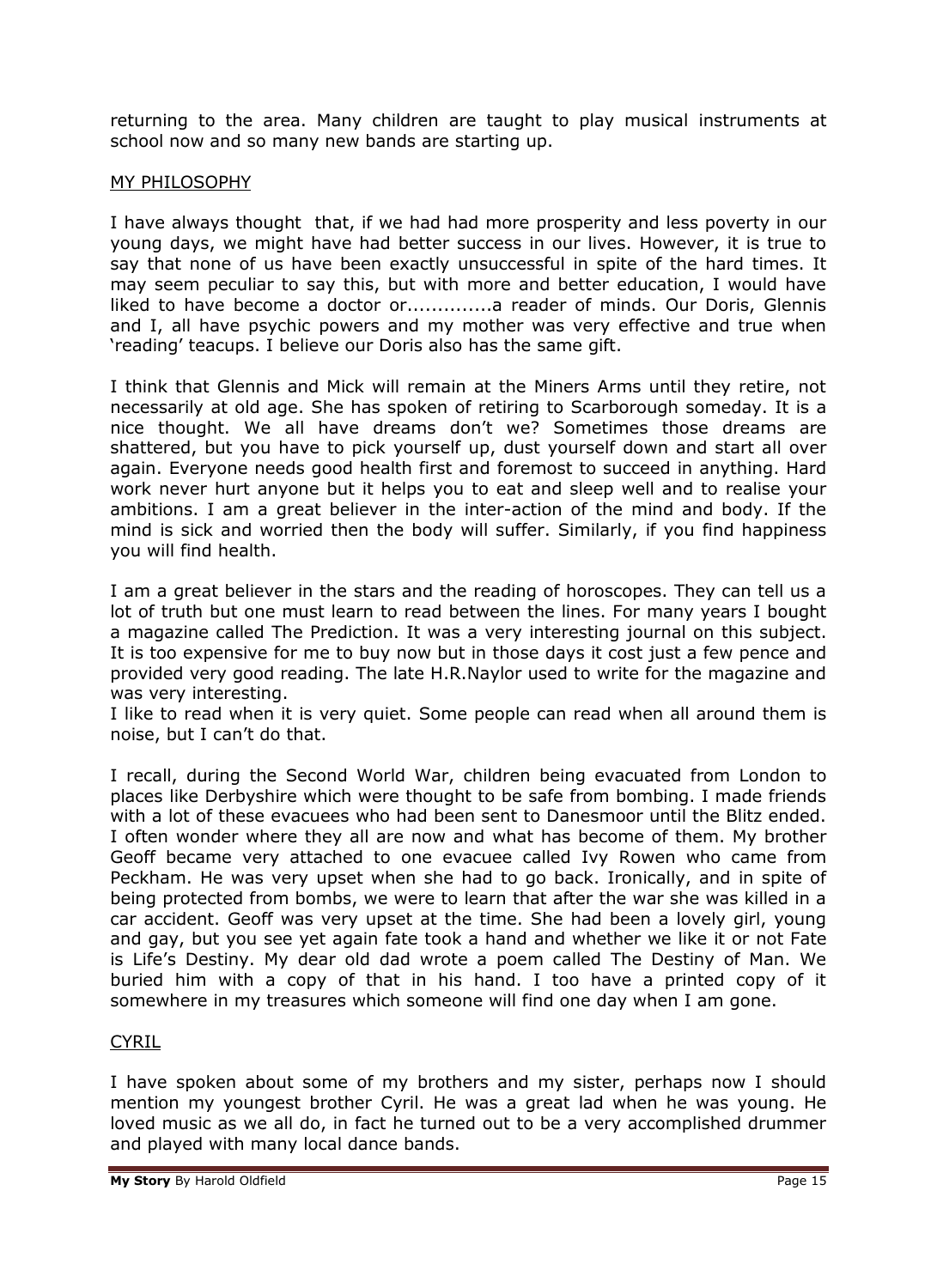He also had a temper like the rest of us but I don't think that that is too bad a thing. It does good to have a bit of fire in you sometimes.

Cyril married a nice girl from Nottingham called Nora and eventually had six children, two girls and four boys.

I used to travel to Braunston in Leicester to see him when he lived there and to stay with him at weekends. At that time we were both studying at Technical college and we would exchange views on maths and trigonometry. Cyril was very clever indeed and eventually passed as an engineering inspector. From then on he progressed very well and moved to Hayling Island. I visited him there only once. The next time I saw him was at Dad's funeral in 1962. I never saw him again. He moved to America and was there for eight years and was doing very well for himself. We wrote often to each other. He had started to play the organ and in his last letter he asked me for some tips on organ playing. Soon after that, he was taken seriously ill and advised to return to England as the cost of the treatment he needed was so expensive.

He bought a house in Devon where incidentally his Nora still lives. By now Cyril knew that he was suffering from spinal cancer and refused for anyone in the family to see him in the condition his illness had reduced him to. Nora would write and keep us up to date but alas, poor Cyril died. I was very upset. I hadn't seen him for over eight years and now would never see him again.

### NUMBER TWO PIT

When I was writing about the different pits which were owned by Clay Cross Company, I mentioned Number 2 Pit. This pit was situated at Clay Cross Works approximately 80 yards from Wingfield Church. It was closed down in 1962, the same year my Dad died. I have many memories of this pit both as a boy and also when I was a grown man. As a lad of fourteen I would watch the tubs of coal being wound up the shaft. I would look down into the darkness and watch the cages loaded with coal come into view and then disappear again down the shaft. I would watch the winding engine and the driver for hours on end. I also liked to watch the tubs of coal lined up on the pit top before they were emptied into wagons. The wagons were owned by Clay Cross Company and said so on the sides of the wagons. The company even had its own wagon repair shop which was situated at the bottom of Hepthorne Lane and employed many people in those days. During the First World War, my mother-in-law, Ethel Bowen (née Ramsdale) worked there. The wagon repair shop has been closed now for about twenty years.

There used to be a roadway at Number 2 Pit which connected underground with Parkhouse Pit at Danesmoor. This underground roadway had to be inspected once a week by a deputy. During my duties as deputy at Parkhouse Pit. I had occasion to travel this roadway many times and it was there that I discovered my Father's and Grandfather's signatures.

I supervised as a deputy at Number 2 Pit on the pumping system which was kept going for many years even when coal production had long since ceased. These very large pump horses were way out in the underground workings about 2 miles under Highfields at Wingfield. They were all left in when the pit closed. The pit shaft was filled in so no one knows exactly where it was. To pinpoint where the shaft was, I would say 80 yards from Wingfield Church and 50 yards from the railway bridge.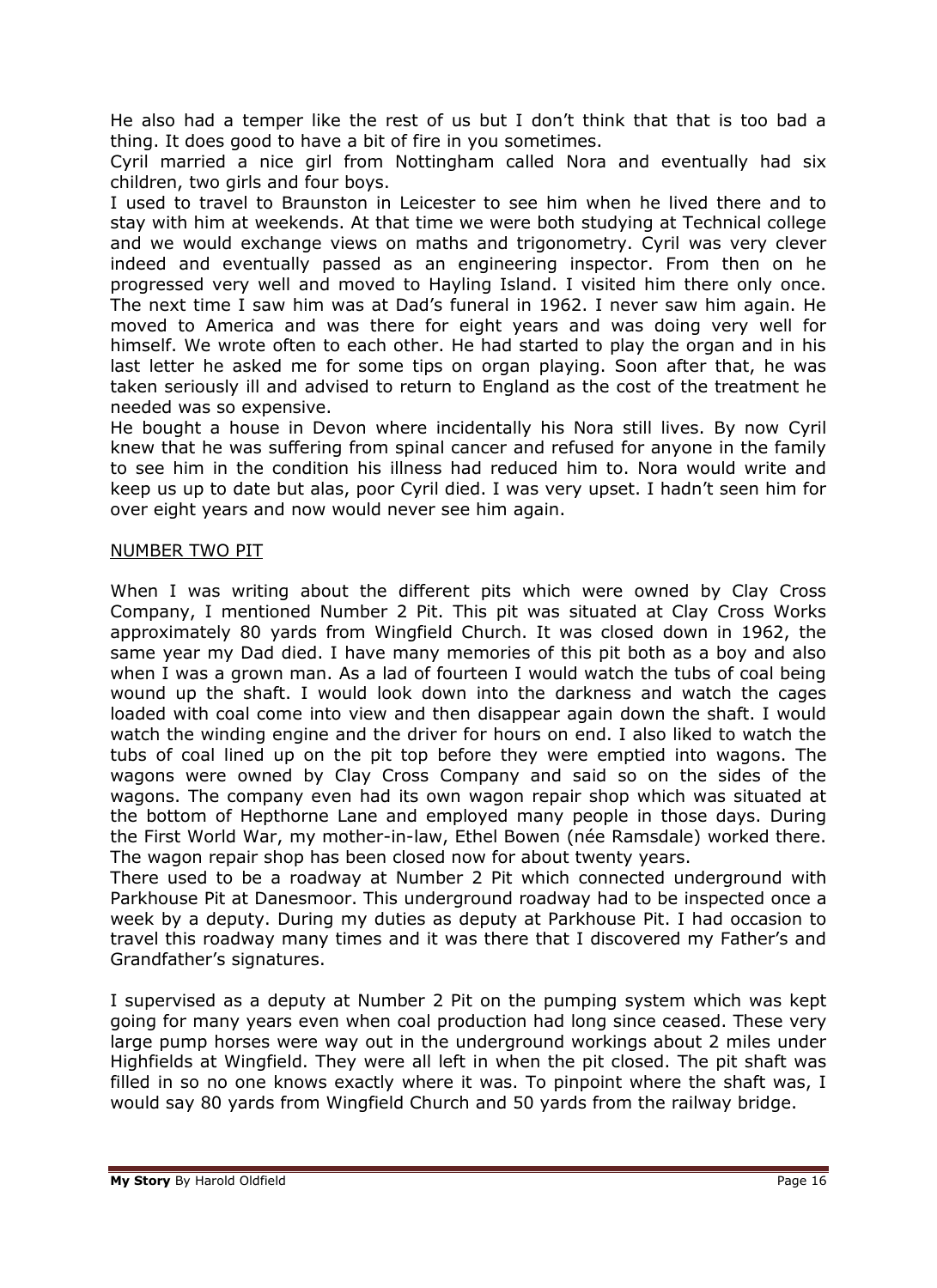### FAMILY OUTINGS

When my daughter's children were small we used to take them out in the car I had at the time. I have kept records of some of these outings. We decided to visit as many old churches as possible and I have on record that between the 5th & 6th June 1968 we visited St.Giles in Great Longstone, St.Anne's in Monyash, St.Edmund's in Fenny Lenton,near Ashbourne, Ashbourne Parish Church, St.John the Baptist Church in Kniveton and the Parish Church of Wirksworth.

The children were only small. Michael was six and Richard was only two. I wonder if they can remember paddling in the brook at Dovedale. It was such a lovely summer that year. I took Glennis there as well with her friend Beryl Belcher. She loved it. We all went together to so many places and we enjoyed every outing. They were very happy days for us all. We loved having our grandchildren and helping Glennis with them.

A few years later another grandson was born. He was christened Glen. So now we had three lovely grandchildren. Throughout their young life they have had the very best of care any child could have both from their parents and from their grandparents. My wife, Jessie, had so much patience with them when they were children and still does even though they are in their teens or even older. Now she has another happiness. Michael's wife, Mandy, gave birth to a little girl, a great granddaughter of whom we are very proud. Isn't it surprising what can happen in one's lifetime.

### HISTORICAL FACTS AND FIGURES

I am going to enter into my story a few interesting facts which I feel sure will be of interest to others and to future generations. I have kept careful records so I know they are all true.

There used to be a Hippodrome Theatre in Chesterfield where variety shows were staged. It was situated at the top of Corporation Street and was the centre for entertainment from early 1880 to its closing in 1955.

At the entrance to West Bars in Chesterfield, there used to be a railway station. I t was to the side of The Portland Hotel and was closed down on September 19th. 1955.

South Normanton Pit, which was owned by Clay Cross Company was closed down on March 2nd. 1951.

Eighty miners died at Cresswell Colliery in a fire on September 20th. 1950.

Four Glapwell miners shared £75,000 in a football pools win on January 13th. 1952. My birthday.

Work commenced on October 3rd. 1951 at Wingerworth of the new Avenue Carbonisation Plant. It cost £800,000.

Lady Bower Reservoir was opened on September 28th. by the King and Queen.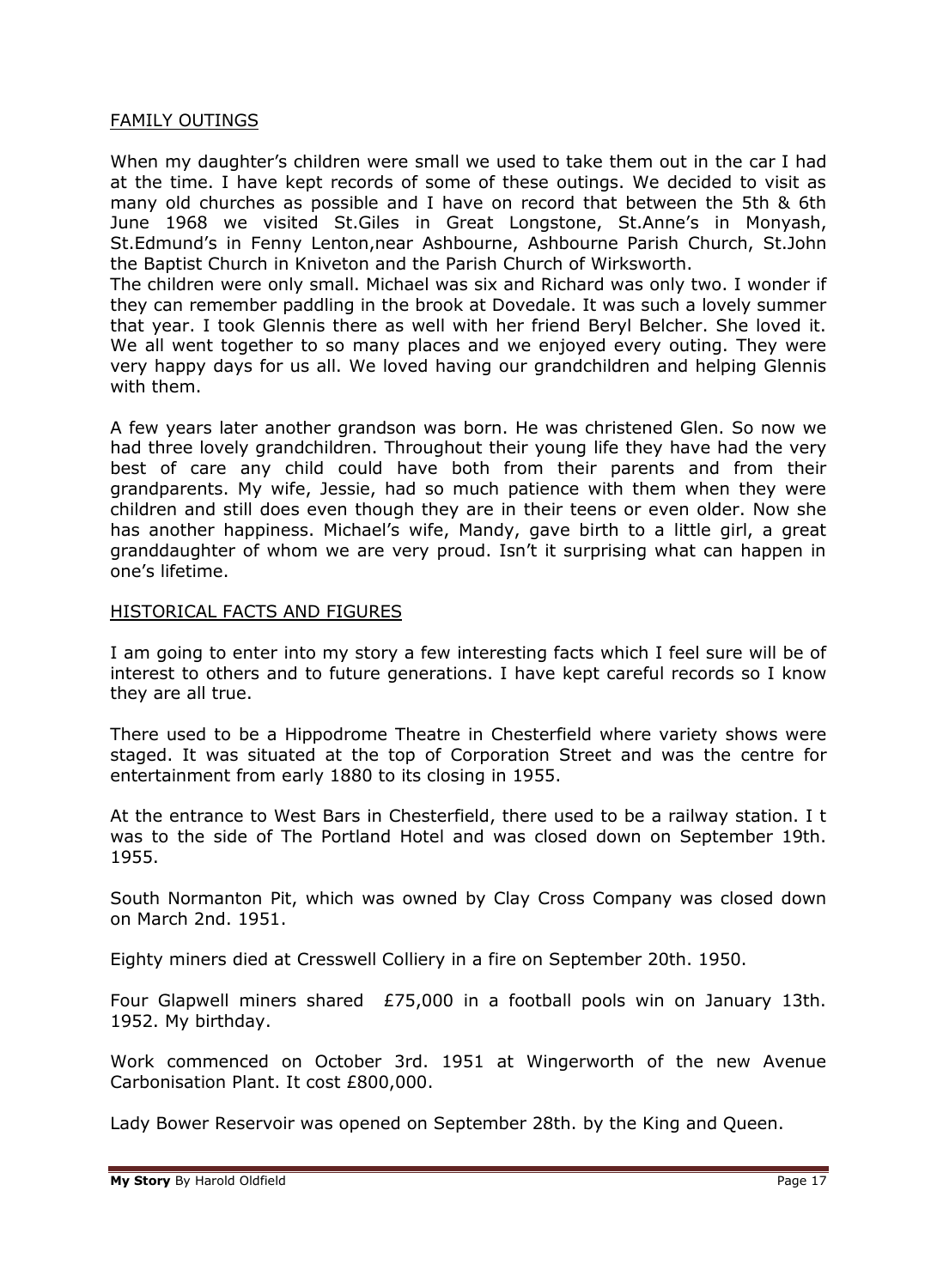The heaviest snowfall ever recorded fell on January 6th. and 7th. 1947.

Clay Cross Hippodrome was completely gutted by fire on February 19th. 1940. It was built in 1925. I was 9 at the time and remember it well.

The trolley buses of Chesterfield were replaced by double decker motor buses on March 24th. 1938. Before trolley buses there were trams.

The hottest Whitsuntide recorded in Chesterfield was on June 5th. 1933. The temperature reached 85 in the shade and 115 in the sun.

An explosion at Grassmoor Pit killed 14 and injured 8 miners on November 19th. 1933.

There used to be a skating rink in Chesterfield at West Bars. It was destroyed by fire in 1932 on February 16th.

Oil was found at Hardstoft, near Tibshelf, on May 27th. 1919.........I can remember an oil well there for some many years after.

There was a riot at Chesterfield's Midland Station when windows were smashed and extensive damage was done. The Mayor read The Riot Act. There were baton charges by the police and bayonet charges by the Second Battalion of the Royal Fusiliers. August 19th. 1911.

Trams commenced running from Chesterfield to Brampton in 1882.

Clay cross Company was formed in 1840. Pilsley Pit closed on April 27th. 1957.

The oldest existing cinema in the county, The Coliseum, at Chatsworth Road, Brampton was opened on October 7th. 1907 and closed on October 28th. 1957.

Deerpark Primary School at Wingerworth was opened on July 9th. 1960.

The well known ice cream manufacturer, A. Manfridi, was killed when his car hit a concrete post at Wardlow, near Tideswell, on July 27th. 1960. He was well known in the district and was a lovely man. He was 69 when he was killed.

I do hope the reader has found these facts interesting. I could add many more but I think they may prove too boring all at once.

### MUSICAL MEMORIES

I would like to mention now, a Mr. Wilfred Harris, who years ago was the local postmaster and grocer in Danesmoor. He played the piano. I had many happy nights accompanying him on my violin at social evenings. These evenings took place in the Danesmoor Chapel schoolroom. Wilfred was a very fine pianist with a cap and gown to his credit. I also played violin in the streets, when I was a young lad, for the Sunday School Anniversaries. We had many stops in the streets and the children sang their Anniversary Hymns while we played the tunes. Wilfred Harris used to play a little harmonium on these occasions; it folded up and could be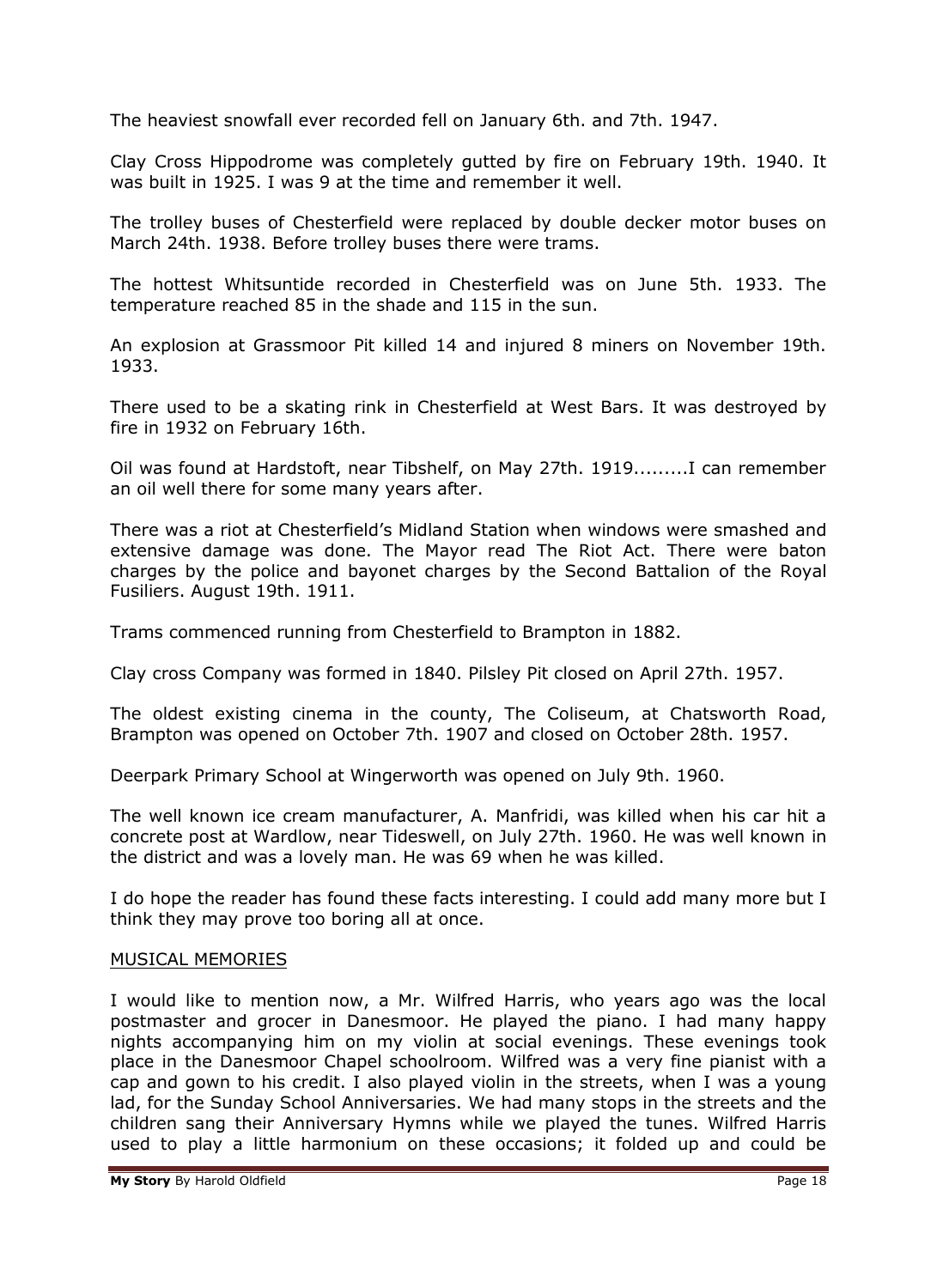pushed from street to street on an old pram. It was a lovely sounding harmonium yet very small. I wish I had one now. It must be worth a fortune. I kept in touch with Wilfred by letter until he died.

Frank Stone was another pal of mine and one I played with in the dance band days. We had some great times together and still met from time to time and chatted about the old times. I was told one day however that Frank had been killed in a pit cage accident at Markham Colliery. What a very sad end for a very nice man.

During the bad years of my illness, I had the pleasure of playing the violin to a gentleman known to me only by the name of William. I never knew his surname. A drummer also played with us by the name of Les Barker. We used to play 5 nights per week in the Nelson public house, off Holywell Street, in Chesterfield. I quite enjoyed those evenings. I was only in my thirties and was quite a good violin player then. Practise makes perfect so they say, and with playing as I was so regularly, I got in lots of practise. In fact, the landlord of the Nelson told me that he had never heard such rhythm played on a violin before. We entertained there for about two years until the landlord emigrated to Rhodesia. I never saw the pianist and the drummer again after that, but I have heard that William drowned himself. He was at the time landlord of a pub at Winsick, Hasland. He must have had terrific problems to do a thing like that. The drummer also died through illness.

After recovering from my illness and getting back to work again, I started to play the violin at our local pub, The Britannia, in Ward Street, New Tupton. I played to the finest pianist I have ever come across. I also played alto-saxophone to him. I used to play the piano at the Manor House Farm at Wingerworth at weekends. I also used to play during the week for different charity events in aid of Cancer Research or Oxfam. We had some lovely tramp suppers there and all the customers would dress the part. I don't play there anymore, now that Glennis has her own pub, although I did play at weekends in her first pub, The New Inn, and occasionally at the Miners Arms.

### MOVING HOUSE

My daughter Glennis was married from the house on Ward Street in New Tupton. It was in February 1959 and I remember what a lovely sunny day it was. The following year we had to move in a hurry to my present home on North Side, New Tupton.

The house on Ward Street was one of a row of six, which was the way they built in Victorian times. We were the only ones in the row who didn't own our house and I paid a rent of eight shillings and two pence per week for it.(41p) It had three small bedrooms with plaster floors, a front room and a kitchen. We also had a cellar where the coal was kept. Anyway, the houses were in such a bad condition that the council condemned them and ordered them to be demolished as soon as all the occupiers had been rehoused. Well, time went on and first one family was rehoused and then another and another until there was only us left. The demolition firm even started pulling down the houses at the other end of the row and still we had heard nothing from the council about being moved.

One day, a man from the Electricity Board arrived, climbed a ladder outside my front room window, where I was sitting watching television and cut off my supply of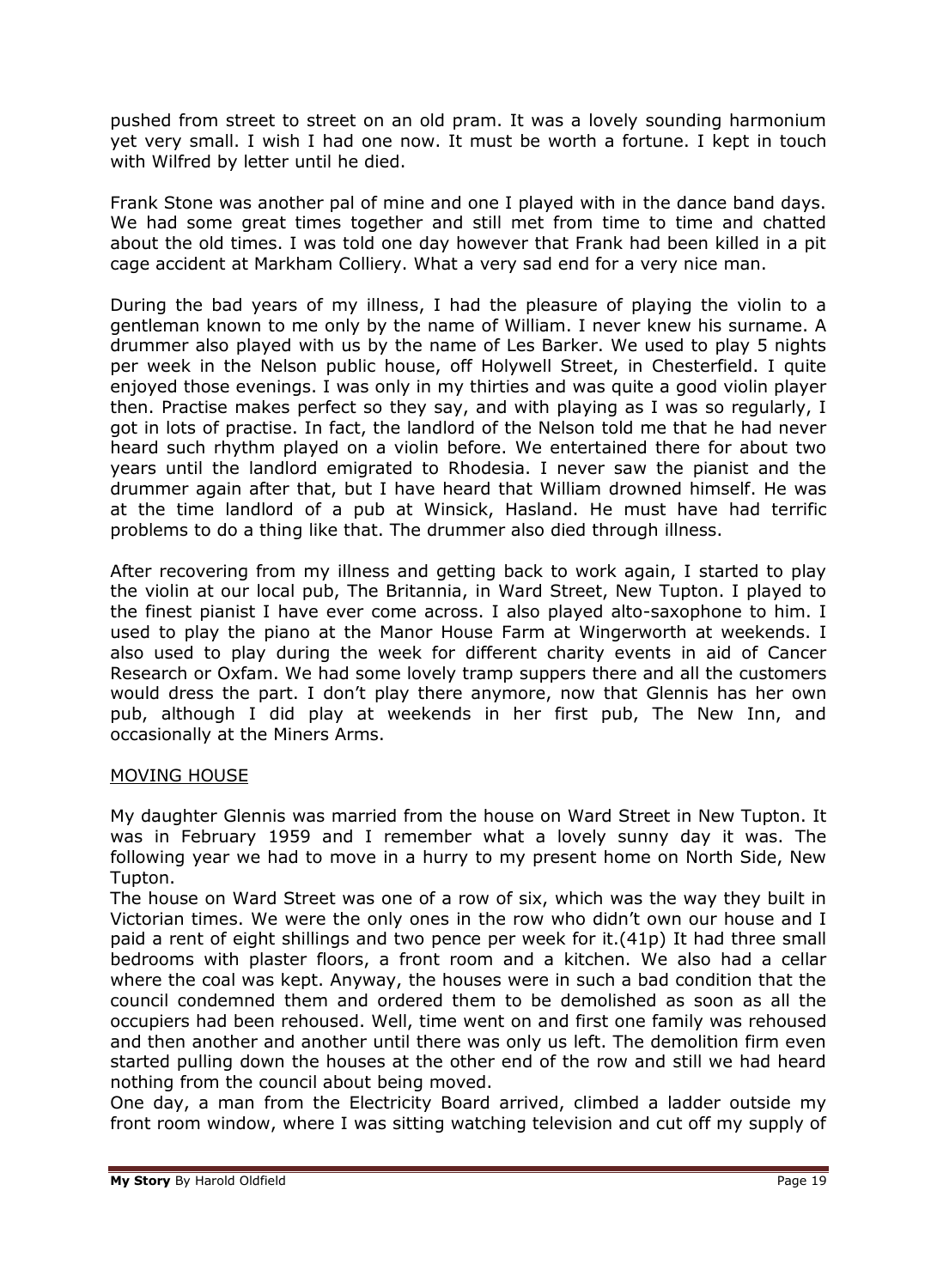electricity. He obviously thought the house was empty. I ran outside and played 'merry hell' and persuaded him to reconnect us to the supply.

At this particular time I was doing night-shifts at work and so had to sleep during the day. Whilst I was sleeping one day, there was a large crashing noise which woke me up and frightened me to death. A bulldozer bucket had crashed through the bedroom window and had pulled part of the wall and the window out. I jumped out of bed, yelling at the top of my voice, to try to make myself heard. There was only me in the house, in the row even.

The contractor, when he realised what he had done, was astounded and very upset. There had been a misunderstanding and he thought that all the houses were empty.

I really should have taken the matter up with the council and sued them for gross negligence or something.........but I didn't. However, as strange as it seems, along came a man from the council that very day and brought me the keys to my present house. The contractor very kindly offered to help move us that very night to our new home.

When Jessie came home from work she was very upset, but at the same time pleased to know that at last we were moving out. So with help from two good friends and the contractor, we moved to our new home with all our belongings on the back of a lorry. during a violent thunderstorm. We were all drenched. It is an incident in my life etched on my memory. We moved into our new house and for the very first time I knew what it was to have a bathroom.

# *POSTSCRIPT*

*Sadly Uncle Harold died in March 1985 and was buried as he said he had been married, in a snow storm, at North Wingfield Church.*

*Glennis and Mick left the Miners Arms, as Uncle Harold predicted, but not to retire They took over the tenancy of the White Hart in Station Road in Tupton. His widow, Jessie, continues to live in New Tupton.*

*His brother Clifford continued to lead a nomadic existence and died in September 1990. He was 73 years of age.*

*Harold's only sister, Doris, my Mum, lived until she was 81 and died of pneumonia in Chesterfield Royal Hospital on May 27th. 1994. She was cremated at Chesterfield, as was my Father, Alf, who died in 1979.*

*At this moment in time, October 1996, Harold's last remaining brother, Geoff, the lovable blue eyed boy and the life and soul of family gatherings, is suffering from Alzheimers Disease. He is 76. His wife Emily continues to care for him at home. Uncle Les's widow, Marion, is now 86 and is still living in the marital home in Slough and Aunty Nora, Cyril's widow, remains in Exeter, Devon.*

*I can remember urging Uncle Harold to persevere with His Story. He said that no one would be able to read his writing and that because " I am not an educated man, my spelling and grammar leave a lot to be desired." I told him to just get it down on paper and I would sort it out for him.*

*I have endeavoured to maintain ' the essence of Harold' in editing his story and indeed had very little correcting to do.*